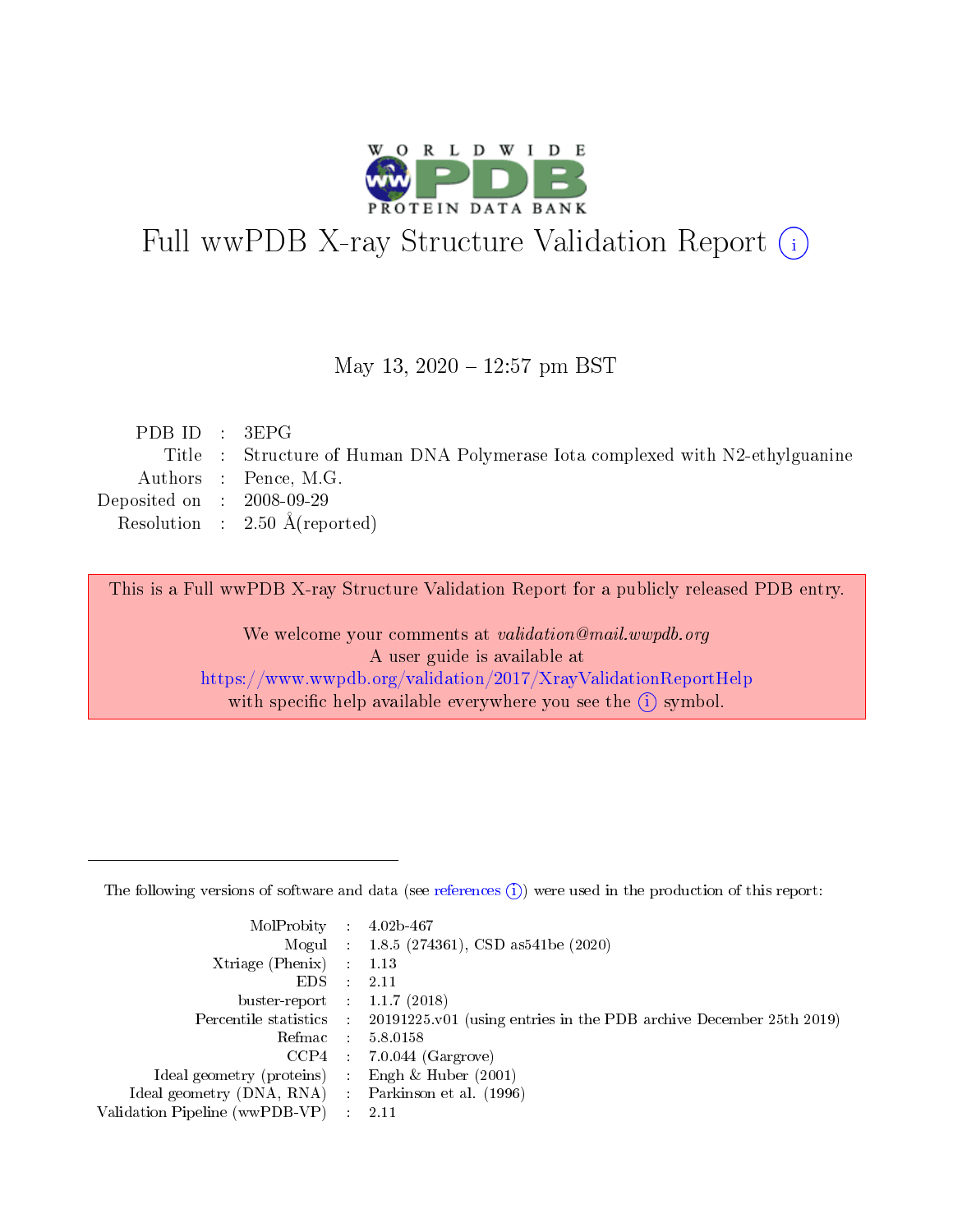# 1 [O](https://www.wwpdb.org/validation/2017/XrayValidationReportHelp#overall_quality)verall quality at a glance  $(i)$

The following experimental techniques were used to determine the structure: X-RAY DIFFRACTION

The reported resolution of this entry is 2.50 Å.

Percentile scores (ranging between 0-100) for global validation metrics of the entry are shown in the following graphic. The table shows the number of entries on which the scores are based.



| Metric                | Whole archive<br>$(\#\text{Entries})$ | Similar resolution<br>$(\#\text{Entries},\,\text{resolution}\,\,\text{range}(\textup{\AA}))$ |
|-----------------------|---------------------------------------|----------------------------------------------------------------------------------------------|
| $R_{free}$            | 130704                                | $4661 (2.50 - 2.50)$                                                                         |
| Clashscore            | 141614                                | $5346$ $(2.50-2.50)$                                                                         |
| Ramachandran outliers | 138981                                | $5231 (2.50 - 2.50)$                                                                         |
| Sidechain outliers    | 138945                                | $5233(2.50-2.50)$                                                                            |
| RSRZ outliers         | 127900                                | $4559(2.50-2.50)$                                                                            |

The table below summarises the geometric issues observed across the polymeric chains and their fit to the electron density. The red, orange, yellow and green segments on the lower bar indicate the fraction of residues that contain outliers for  $>=3, 2, 1$  and 0 types of geometric quality criteria respectively. A grey segment represents the fraction of residues that are not modelled. The numeric value for each fraction is indicated below the corresponding segment, with a dot representing fractions <=5% The upper red bar (where present) indicates the fraction of residues that have poor fit to the electron density. The numeric value is given above the bar.

| Mol | $\vert$ Chain $\vert$ Length |     |     | Quality of chain |                            |
|-----|------------------------------|-----|-----|------------------|----------------------------|
|     | 420                          | 7%  | 61% | 23%              | 11%<br>$\bullet$ $\bullet$ |
|     | 18                           | 22% | 17% | 61%              |                            |
|     | 18                           | 22% | 22% | 56%              |                            |

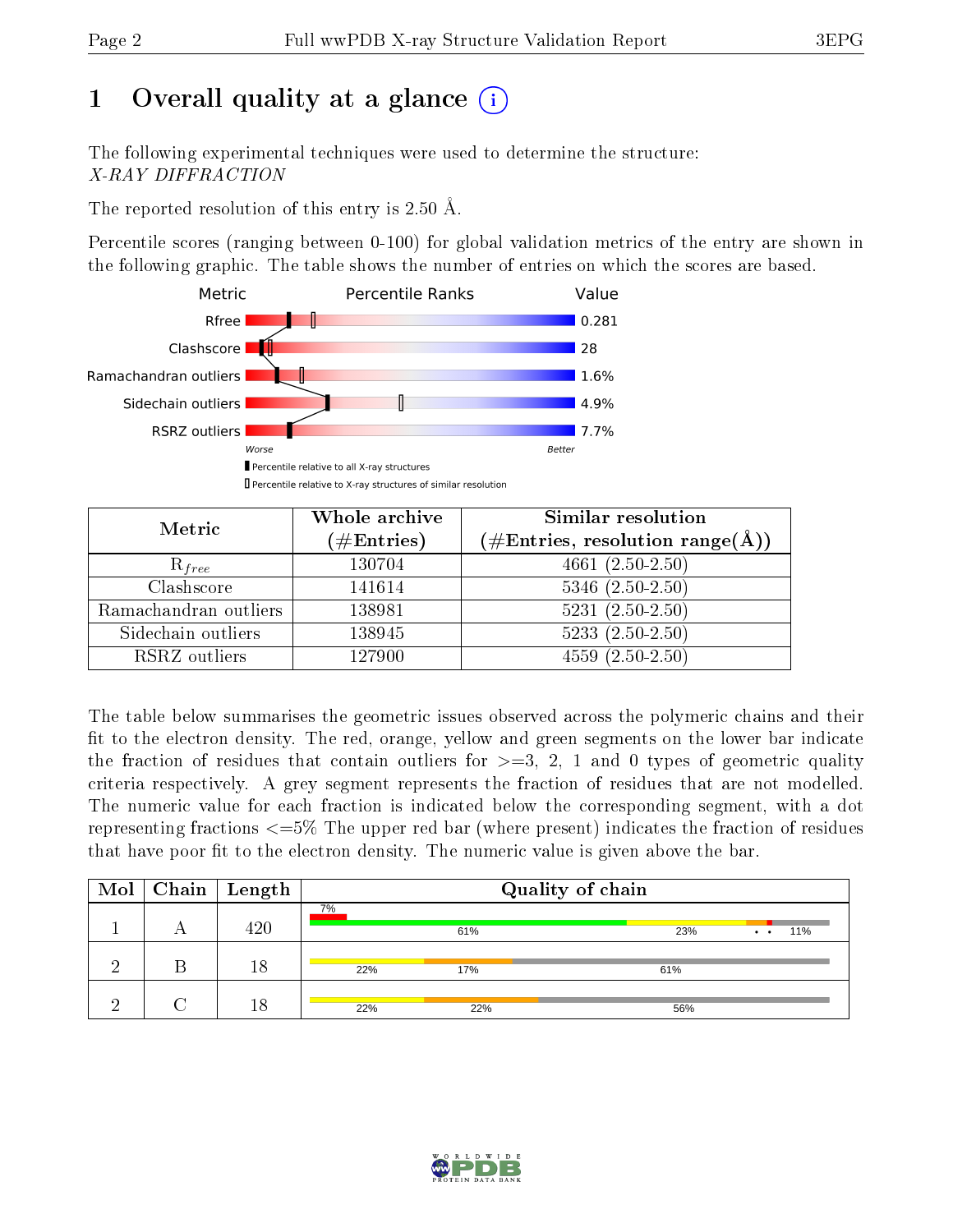# 2 Entry composition  $\left( \cdot \right)$

There are 5 unique types of molecules in this entry. The entry contains 3307 atoms, of which 0 are hydrogens and 0 are deuteriums.

In the tables below, the ZeroOcc column contains the number of atoms modelled with zero occupancy, the AltConf column contains the number of residues with at least one atom in alternate conformation and the Trace column contains the number of residues modelled with at most 2 atoms.

Molecule 1 is a protein called DNA polymerase iota.

| Mol | Chain | Residues | Atoms               |      |     | $ZeroOcc \mid AltConf \mid$ | $\operatorname{Trace}\nolimits$ |  |  |
|-----|-------|----------|---------------------|------|-----|-----------------------------|---------------------------------|--|--|
|     |       | 375      | $\rm Total$<br>2896 | 1825 | 504 | 546                         | ∼                               |  |  |

 Molecule 2 is a DNA chain called 5'-D(\*DTP\*DCP\*DTP\*(2EG)P\*DGP\*DGP\*DGP\*DTP \*DCP\*DCP\*DTP\*DAP\*DGP\*DGP\*DAP\*DCP\*DCP\*(DOC))-3'.

| Mol | $\vert$ Chain   Residues $\vert$ | Atoms          |  |  | $\rm ZeroOcc \mid AltConf \mid Trace$ |  |  |  |
|-----|----------------------------------|----------------|--|--|---------------------------------------|--|--|--|
|     |                                  | Total C N O P  |  |  |                                       |  |  |  |
|     |                                  | 142 67 29 39 7 |  |  |                                       |  |  |  |
|     |                                  | Total C N O P  |  |  |                                       |  |  |  |
|     |                                  | 168.           |  |  | 80 30 50 8                            |  |  |  |

 Molecule 3 is 2'-DEOXYCYTIDINE-5'-TRIPHOSPHATE (three-letter code: DCP) (formula:  $C_9H_{16}N_3O_{13}P_3$ ).



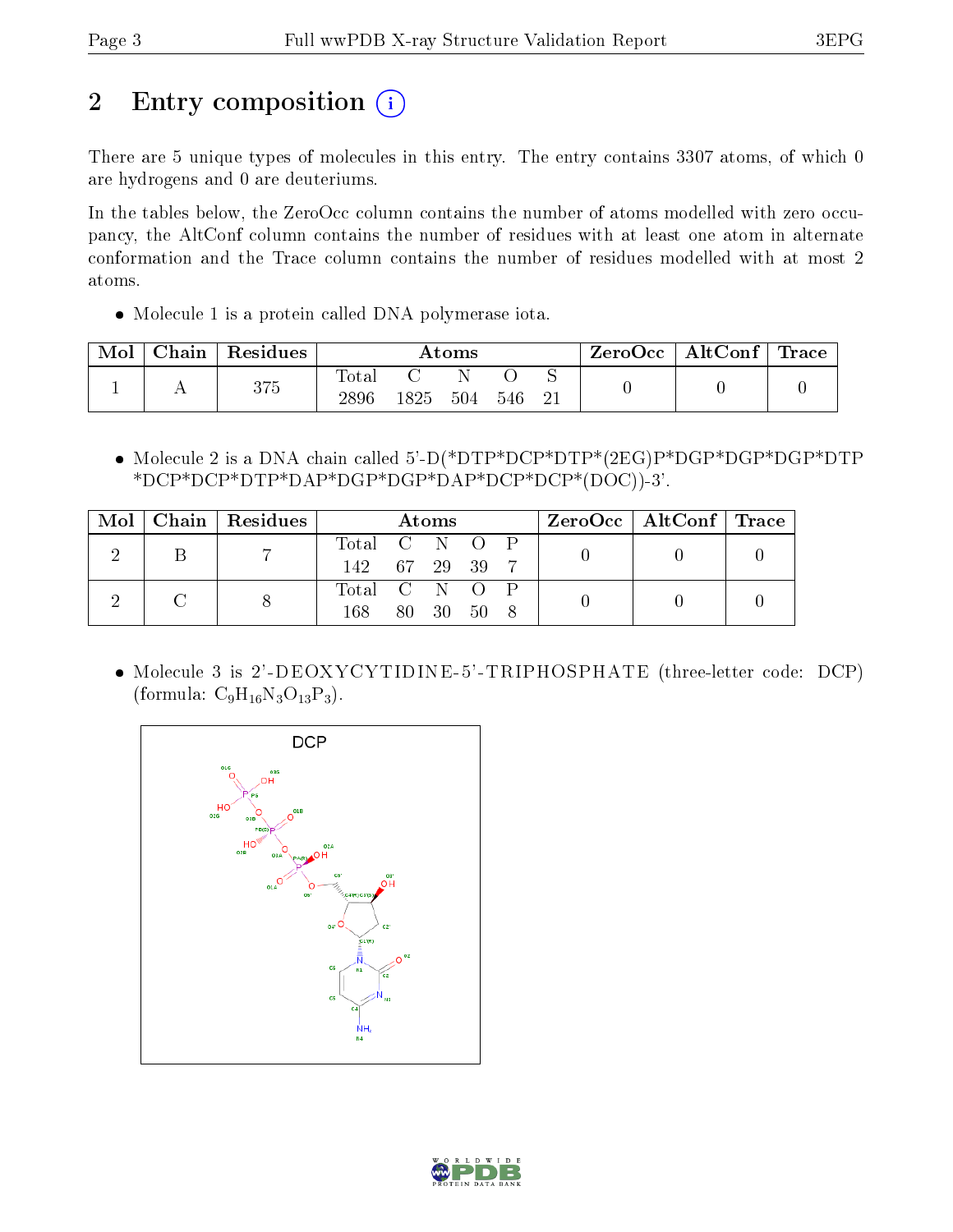| Mol | Chain   Residues | Atoms       |  |             | $ZeroOcc \   \ AltConf$ |  |  |  |
|-----|------------------|-------------|--|-------------|-------------------------|--|--|--|
|     |                  | Total C N O |  |             |                         |  |  |  |
|     |                  | 28          |  | $9 \quad 3$ | - 13                    |  |  |  |

Molecule 4 is SODIUM ION (three-letter code: NA) (formula: Na).

|  | $Mol$   Chain   Residues | Atoms    | $\rm ZeroOcc \mid AltConf \mid$ |
|--|--------------------------|----------|---------------------------------|
|  |                          | Total Na |                                 |
|  |                          | Total Na |                                 |

• Molecule 5 is water.

|  | $Mol$   Chain   Residues | Atoms                 | ZeroOcc   AltConf |
|--|--------------------------|-----------------------|-------------------|
|  | 67                       | Total O<br>67<br>- 67 |                   |
|  |                          | Total O               |                   |

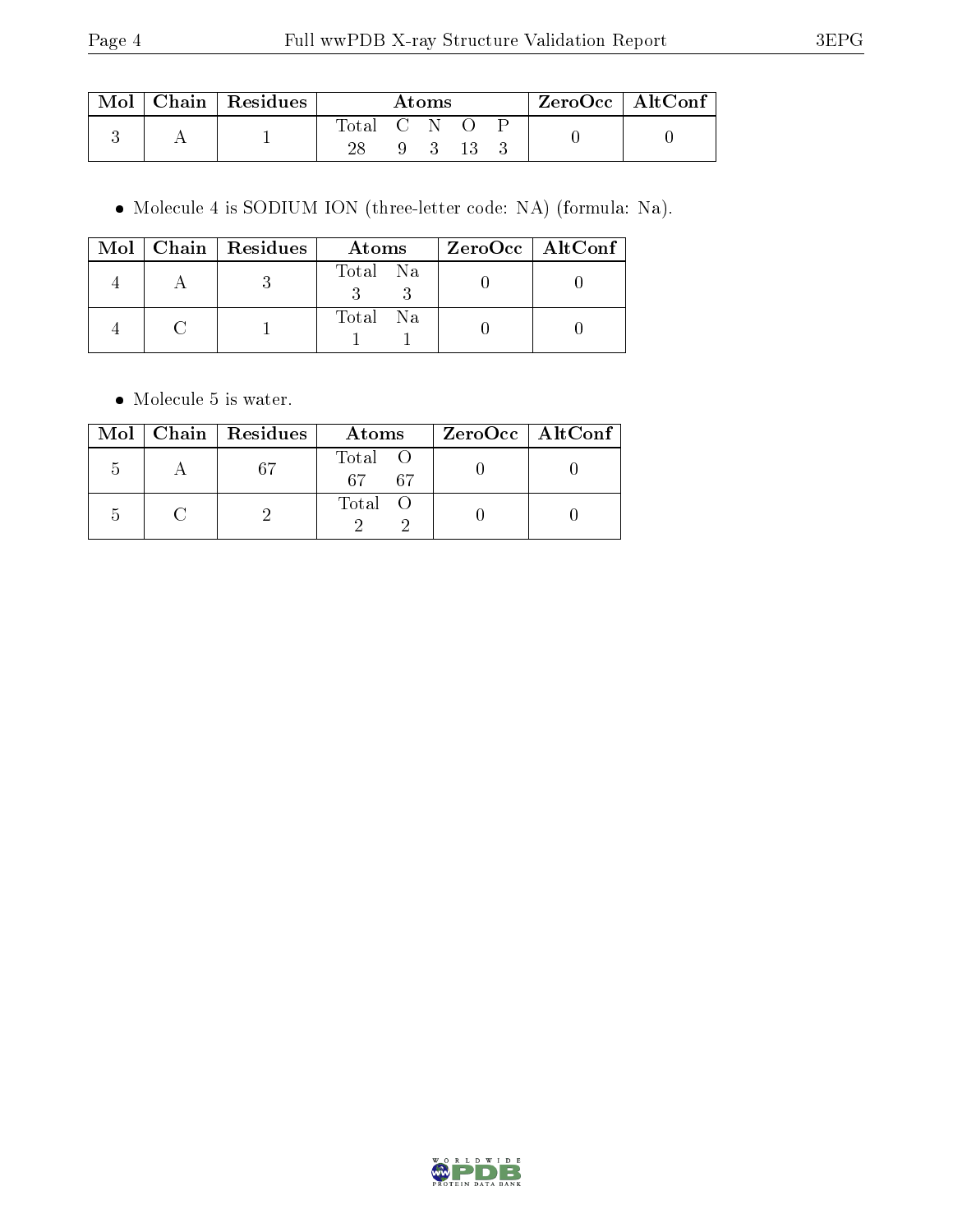# 3 Residue-property plots  $(i)$

These plots are drawn for all protein, RNA and DNA chains in the entry. The first graphic for a chain summarises the proportions of the various outlier classes displayed in the second graphic. The second graphic shows the sequence view annotated by issues in geometry and electron density. Residues are color-coded according to the number of geometric quality criteria for which they contain at least one outlier: green  $= 0$ , yellow  $= 1$ , orange  $= 2$  and red  $= 3$  or more. A red dot above a residue indicates a poor fit to the electron density (RSRZ  $>$  2). Stretches of 2 or more consecutive residues without any outlier are shown as a green connector. Residues present in the sample, but not in the model, are shown in grey.



• Molecule 1: DNA polymerase iota

Chain B:  $22%$ 17% 61% DTDCDT2EG DGDGDG DT DC DC DT A7 G8 G9 A10 C11 C12 C13

• Molecule 2: 5'-D(\*DTP\*DCP\*DTP\*(2EG)P\*DGP\*DGP\*DGP\*DTP\*DCP\*DCP\*DTP\*DAP\* DGP\*DGP\*DAP\*DCP\*DCP\*(DOC))-3'

| Chain C: | 22% | 22% | 56% |
|----------|-----|-----|-----|
|          |     |     |     |

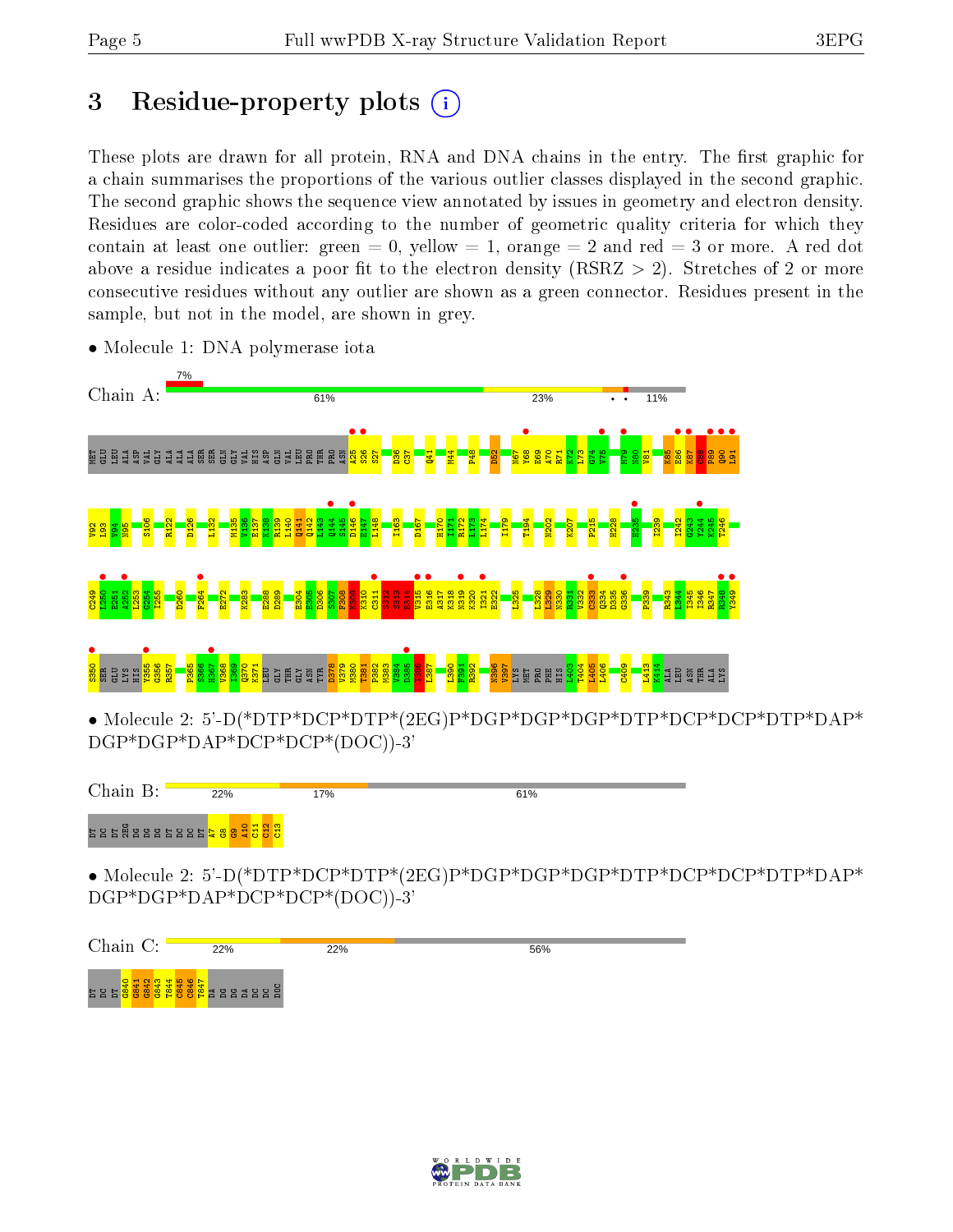# 4 Data and refinement statistics  $(i)$

| Property                                                         | Value                                            | Source     |
|------------------------------------------------------------------|--------------------------------------------------|------------|
| Space group                                                      | P 65 2 2                                         | Depositor  |
| Cell constants                                                   | 98.53Å 202.35Å<br>98.53Å                         | Depositor  |
| a, b, c, $\alpha$ , $\beta$ , $\gamma$                           | $90.00^{\circ}$ $90.00^{\circ}$ $120.00^{\circ}$ |            |
| Resolution $(A)$                                                 | 15.00<br>$-2.50$                                 | Depositor  |
|                                                                  | 15.00<br>$-2.60$                                 | <b>EDS</b> |
| % Data completeness                                              | $99.1(15.00-2.50)$                               | Depositor  |
| (in resolution range)                                            | $99.7(15.00-2.60)$                               | <b>EDS</b> |
| $R_{merge}$                                                      | 0.12                                             | Depositor  |
| $\mathrm{R}_{sym}$                                               | (Not available)                                  | Depositor  |
| $\langle I/\sigma(I) \rangle$ <sup>1</sup>                       | 6.18 (at $2.61\text{\AA}$ )                      | Xtriage    |
| Refinement program                                               | <b>REFMAC 5.2.0019</b>                           | Depositor  |
| $R, R_{free}$                                                    | 0.234,<br>0.283                                  | Depositor  |
|                                                                  | 0.240,<br>0.281                                  | DCC        |
| $R_{free}$ test set                                              | 942 reflections $(5.11\%)$                       | wwPDB-VP   |
| Wilson B-factor $(A^2)$                                          | 42.6                                             | Xtriage    |
| Anisotropy                                                       | 0.004                                            | Xtriage    |
| Bulk solvent $k_{sol}(\text{e}/\text{A}^3), B_{sol}(\text{A}^2)$ | 0.29, 45.1                                       | <b>EDS</b> |
| $L$ -test for twinning <sup>2</sup>                              | $< L >$ = 0.39, $< L^2 >$ = 0.22                 | Xtriage    |
| Estimated twinning fraction                                      | No twinning to report.                           | Xtriage    |
| $F_o, F_c$ correlation                                           | 0.91                                             | <b>EDS</b> |
| Total number of atoms                                            | 3307                                             | wwPDB-VP   |
| Average B, all atoms $(A^2)$                                     | 34.0                                             | wwPDB-VP   |

Xtriage's analysis on translational NCS is as follows: The largest off-origin peak in the Patterson function is  $5.34\%$  of the height of the origin peak. No significant pseudotranslation is detected.

<sup>&</sup>lt;sup>2</sup>Theoretical values of  $\langle |L| \rangle$ ,  $\langle L^2 \rangle$  for acentric reflections are 0.5, 0.333 respectively for untwinned datasets, and 0.375, 0.2 for perfectly twinned datasets.



<span id="page-5-1"></span><span id="page-5-0"></span><sup>1</sup> Intensities estimated from amplitudes.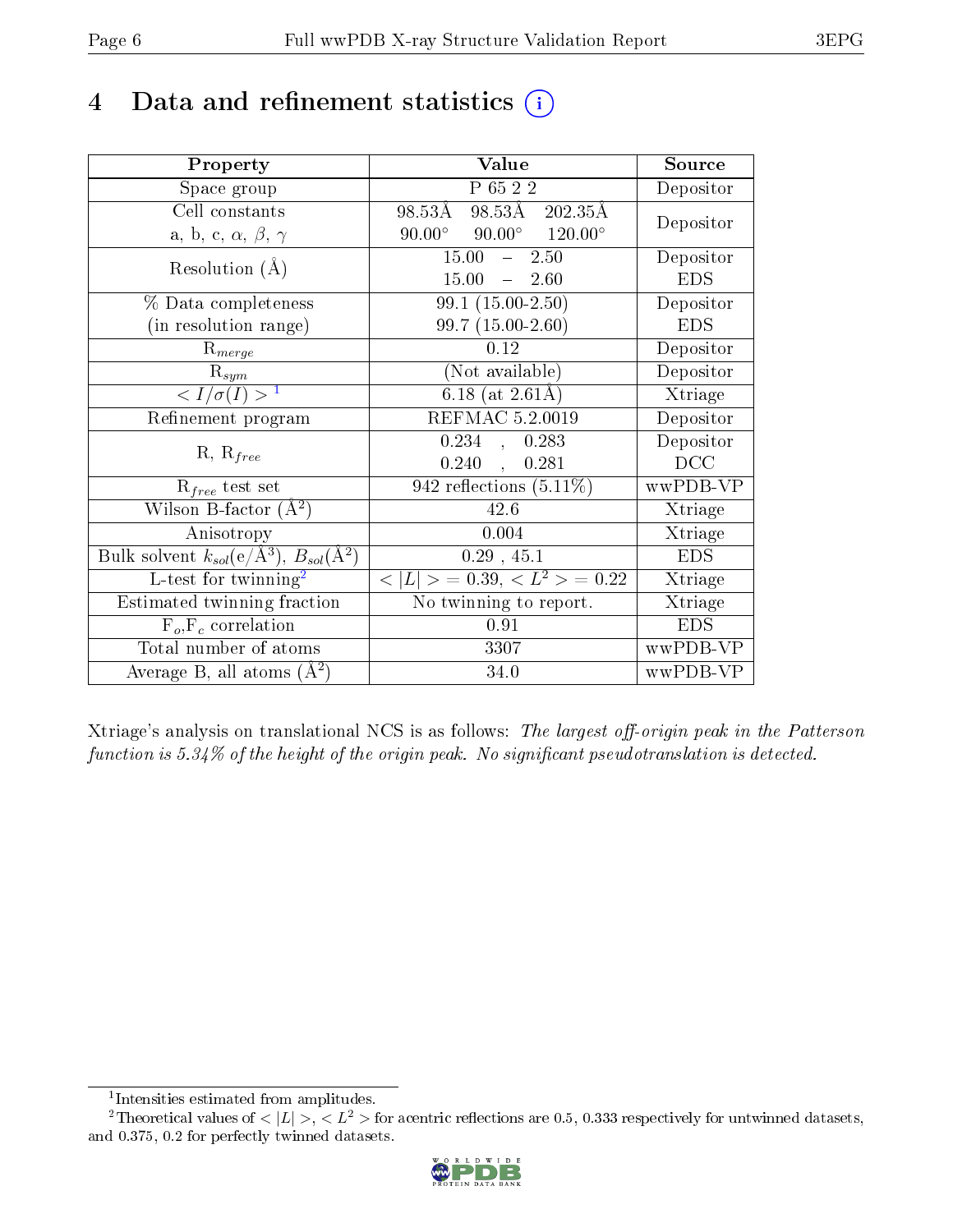# 5 Model quality  $(i)$

## 5.1 Standard geometry  $(i)$

Bond lengths and bond angles in the following residue types are not validated in this section: NA, 2EG, DCP, DOC

The Z score for a bond length (or angle) is the number of standard deviations the observed value is removed from the expected value. A bond length (or angle) with  $|Z| > 5$  is considered an outlier worth inspection. RMSZ is the root-mean-square of all Z scores of the bond lengths (or angles).

| Mol | Chain |      | Bond lengths         | Bond angles |                                     |  |
|-----|-------|------|----------------------|-------------|-------------------------------------|--|
|     |       | RMSZ | Z   > 5              | RMSZ        | # $ Z >5$                           |  |
|     |       | 0.72 | 0/2934               | 0.77        | $2/3964$ $(0.1\%)$                  |  |
|     | В     | 3.17 | $21/139$ $(15.1\%)$  | 3.35        | $22/212(10.4\%)$                    |  |
| 2.  |       | 4.69 | $44/160$ $(27.5\%)$  | 4.57        | $42/245$ $(17.1\%)$                 |  |
| All | All   | 1.41 | 65/3233<br>$(2.0\%)$ | 1.49        | $(1.5\%)$<br>$^{\prime}4421$<br>66/ |  |

Chiral center outliers are detected by calculating the chiral volume of a chiral center and verifying if the center is modelled as a planar moiety or with the opposite hand.A planarity outlier is detected by checking planarity of atoms in a peptide group, atoms in a mainchain group or atoms of a sidechain that are expected to be planar.

|  | $\lceil \,{\rm Mol} \mid {\rm Chain} \mid \# {\rm Chirality}$ outliers $\mid \# {\rm Planarity}$ outliers $\mid$ |
|--|------------------------------------------------------------------------------------------------------------------|
|  |                                                                                                                  |

| Mol            | Chain         | Res | <b>Type</b> | $\boldsymbol{\mathrm{Atoms}}$ | Z        | Observed $(A)$ | Ideal(A) |
|----------------|---------------|-----|-------------|-------------------------------|----------|----------------|----------|
| $\overline{2}$ | C             | 842 | DG          | $P-O5'$                       | $-17.45$ | 1.42           | 1.59     |
| $\overline{2}$ | $\rm C$       | 842 | DG          | $N7-C5$                       | $-16.99$ | 1.29           | 1.39     |
| $\overline{2}$ | $\mathcal C$  | 845 | DC          | $C4'$ - $O4'$                 | $-13.33$ | 1.31           | 1.45     |
| $\overline{2}$ | $\rm C$       | 842 | DG          | $N9$ -C $8$                   | $-12.87$ | 1.28           | 1.37     |
| $\overline{2}$ | Β             | 12  | DC          | $N3-C4$                       | 12.57    | 1.42           | 1.33     |
| $\overline{2}$ | $\mathcal{C}$ | 846 | DC          | $N3-C4$                       | 9.59     | 1.40           | 1.33     |
| $\overline{2}$ | $\rm C$       | 845 | DC          | $O4'$ -C1'                    | $-9.51$  | 1.30           | 1.42     |
| $\overline{2}$ | $\rm C$       | 845 | DC          | $C4-C5$                       | $-9.43$  | 1.35           | 1.43     |
| $\overline{2}$ | $\rm C$       | 842 | DG          | $N9-C4$                       | $-8.98$  | 1.30           | 1.38     |
| $\overline{2}$ | B             | 12  | DC          | $N1-C6$                       | 8.76     | 1.42           | 1.37     |
| $\overline{2}$ | B             | 11  | DC          | $N3-C4$                       | 8.62     | 1.40           | 1.33     |
| $\overline{2}$ | $\mathcal{C}$ | 844 | DT          | $N3-C4$                       | $-8.28$  | 1.32           | 1.38     |
| $\overline{2}$ | $\rm C$       | 844 | DT          | $P-O5'$                       | $-7.97$  | 1.51           | 1.59     |
| $\overline{2}$ | C             | 842 | DG          | $C6-N1$                       | $-7.88$  | 1.34           | 1.39     |
| $\overline{2}$ | B             | 11  | DC          | $C5-C6$                       | 7.82     | 1.40           | 1.34     |

All (65) bond length outliers are listed below:

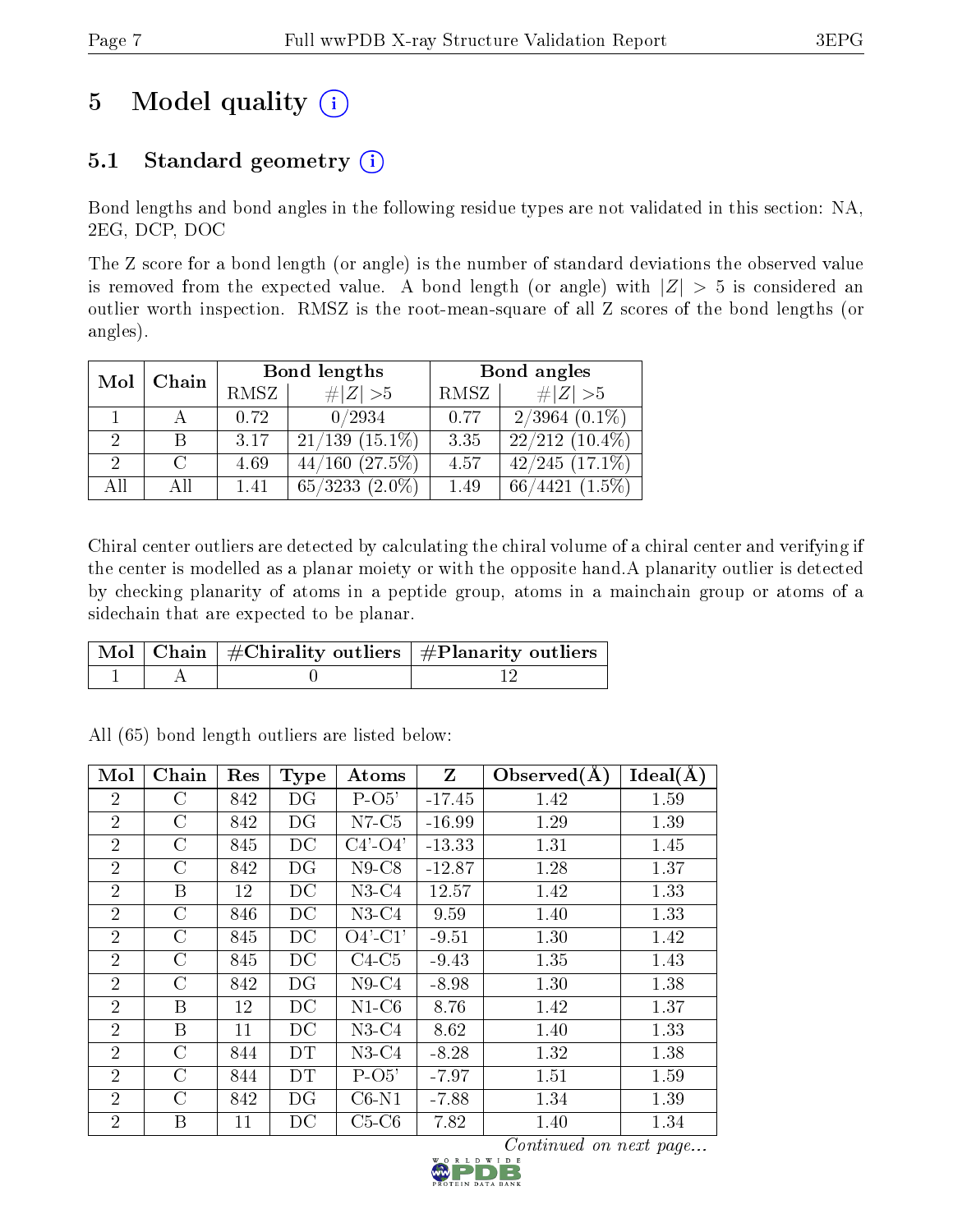| Mol            | Chain                   | Res            | <b>Type</b>              | Atoms                                 | $Z_{\parallel}$ | Observed $(A)$ | $Ideal(\AA)$ |
|----------------|-------------------------|----------------|--------------------------|---------------------------------------|-----------------|----------------|--------------|
| $\overline{2}$ | $\mathcal{C}$           | 844            | DT                       | $\overline{C}4$ -O4                   | $-7.81$         | 1.16           | $1.23\,$     |
| $\overline{2}$ | $\mathbf{B}$            | 9              | DG                       | $N7-C5$                               | $-7.68$         | 1.34           | 1.39         |
| $\overline{2}$ | $\overline{\rm C}$      | 843            | DG                       | $N7-C5$                               | $-7.55$         | 1.34           | 1.39         |
| $\overline{2}$ | $\mathcal{C}$           | 846            | DC                       | $C2-N3$                               | 7.44            | 1.41           | 1.35         |
| $\overline{2}$ | $\mathbf{B}$            | 8              | DG                       | $C6-N1$                               | $-7.33$         | 1.34           | 1.39         |
| $\overline{2}$ | $\boldsymbol{B}$        | 11             | $\overline{DC}$          | $N1-C6$                               | 7.26            | 1.41           | 1.37         |
| $\overline{2}$ | $\overline{C}$          | 842            | DG                       | $O3'$ -P                              | $-7.18$         | 1.52           | 1.61         |
| $\overline{2}$ | $\overline{C}$          | 841            | $\overline{\mathrm{DG}}$ | $C8-N7$                               | $-7.17$         | $1.26\,$       | 1.30         |
| $\overline{2}$ | $\mathcal{C}$           | 844            | DT                       | $C2-N3$                               | $-7.13$         | 1.32           | 1.37         |
| $\overline{2}$ | $\overline{C}$          | 844            | DT                       | $C4-C5$                               | $-6.89$         | 1.38           | 1.45         |
| $\overline{2}$ | $\overline{B}$          | 11             | $\overline{DC}$          | $C2-N3$                               | 6.80            | 1.41           | 1.35         |
| $\overline{2}$ | $\mathcal{C}$           | 843            | DG                       | $C8-N7$                               | 6.78            | 1.35           | 1.30         |
| $\overline{2}$ | $\overline{\rm C}$      | 842            | $\overline{\mathrm{DG}}$ | $\overline{P-OP2}$                    | $-6.77$         | 1.37           | 1.49         |
| $\overline{2}$ | $\, {\bf B}$            | 8              | DG                       | $N7-C5$                               | $-6.74$         | 1.35           | 1.39         |
| $\overline{2}$ | $\overline{\mathrm{C}}$ | 841            | DG                       | $C6-N1$                               | $-6.60$         | 1.34           | 1.39         |
| $\overline{2}$ | $\mathcal{C}$           | 841            | DG                       | $N9$ -C8                              | $-6.60$         | 1.33           | 1.37         |
| $\overline{2}$ | $\mathbf{B}$            | 9              | DG                       | $N9$ -C8                              | $-6.59$         | 1.33           | 1.37         |
| $\overline{2}$ | $\mathbf{B}$            | $9\phantom{.}$ | DG                       | $N9-C4$                               | $-6.59$         | 1.32           | 1.38         |
| $\overline{2}$ | $\mathcal{C}$           | 846            | DC                       | $C5-C6$                               | 6.41            | 1.39           | 1.34         |
| $\overline{2}$ | $\overline{\rm C}$      | 844            | DT                       | $P-OP1$                               | $-6.35$         | 1.38           | 1.49         |
| $\overline{2}$ | $\mathcal{C}$           | 845            | DC                       | $C4-N4$                               | $-6.34$         | 1.28           | 1.33         |
| $\overline{2}$ | $\overline{\rm C}$      | 841            | DG                       | $N7-C5$                               | $-6.31$         | 1.35           | 1.39         |
| $\overline{2}$ | $\mathcal{C}$           | 841            | DG                       | $N1-C2$                               | $-6.29$         | 1.32           | 1.37         |
| $\overline{2}$ | $\mathcal{C}$           | 843            | DG                       | $O3'$ -P                              | $-6.21$         | 1.53           | 1.61         |
| $\overline{2}$ | B                       | 12             | DC                       | $C5-C6$                               | 6.20            | 1.39           | 1.34         |
| $\overline{2}$ | $\overline{C}$          | 846            | DC                       | $N1-C6$                               | 6.10            | 1.40           | 1.37         |
| $\overline{2}$ | $\overline{C}$          | 842            | $\overline{\mathrm{DG}}$ | $P-OP1$                               | $-6.02$         | 1.38           | 1.49         |
| $\overline{2}$ | $\overline{C}$          | 844            | DT                       | $\overline{C}$ 2-O <sub>2</sub>       | $-6.02$         | 1.17           | 1.22         |
| $\overline{2}$ | $\mathcal{C}$           | 845            | DC                       | $N1-C2$                               | $-6.00$         | 1.34           | 1.40         |
| $\overline{2}$ | $\mathcal{C}$           | 844            | DT                       | $P-OP2$                               | $-5.85$         | 1.39           | 1.49         |
| $\overline{2}$ | B                       | 12             | DC                       | $C4-C5$                               | $-5.82$         | 1.38           | 1.43         |
| $\overline{2}$ | $\mathbf{B}$            | 8              | DG                       | $N9$ -C8                              | $-5.82$         | 1.33           | 1.37         |
| $\overline{2}$ | $\mathcal{C}$           | 845            | DC                       | $C2$ <sup>'</sup> - $C1$ <sup>'</sup> | $-5.75$         | 1.46           | 1.52         |
| $\overline{2}$ | $\mathcal{C}$           | 843            | DG                       | $N9-C4$                               | $-5.72$         | 1.33           | 1.38         |
| $\overline{2}$ | $\mathcal{C}$           | 841            | DG                       | $C5-C4$                               | $-5.72$         | 1.34           | 1.38         |
| $\overline{2}$ | $\mathcal{C}$           | 842            | DG                       | $O4'$ -C1'                            | $-5.71$         | 1.35           | 1.42         |
| $\overline{2}$ | B                       | 9              | DG                       | $\overline{\text{C}8-\text{N}}7$      | 5.66            | 1.34           | 1.30         |
| $\overline{2}$ | $\mathcal{C}$           | 841            | DG                       | $P-O5'$                               | $-5.64$         | 1.54           | 1.59         |
| $\overline{2}$ | B                       | 8              | DG                       | $N3-C4$                               | $-5.49$         | 1.31           | 1.35         |
| $\overline{2}$ | B                       | 8              | DG                       | $C5-C4$                               | $-5.48$         | 1.34           | 1.38         |
| $\overline{2}$ | $\mathcal{C}$           | 845            | DC                       | $C2-O2$                               | $-5.47$         | 1.19           | 1.24         |
| $\overline{2}$ | $\mathbf{B}$            | 12             | DC                       | $C2-N3$                               | 5.36            | 1.40           | 1.35         |

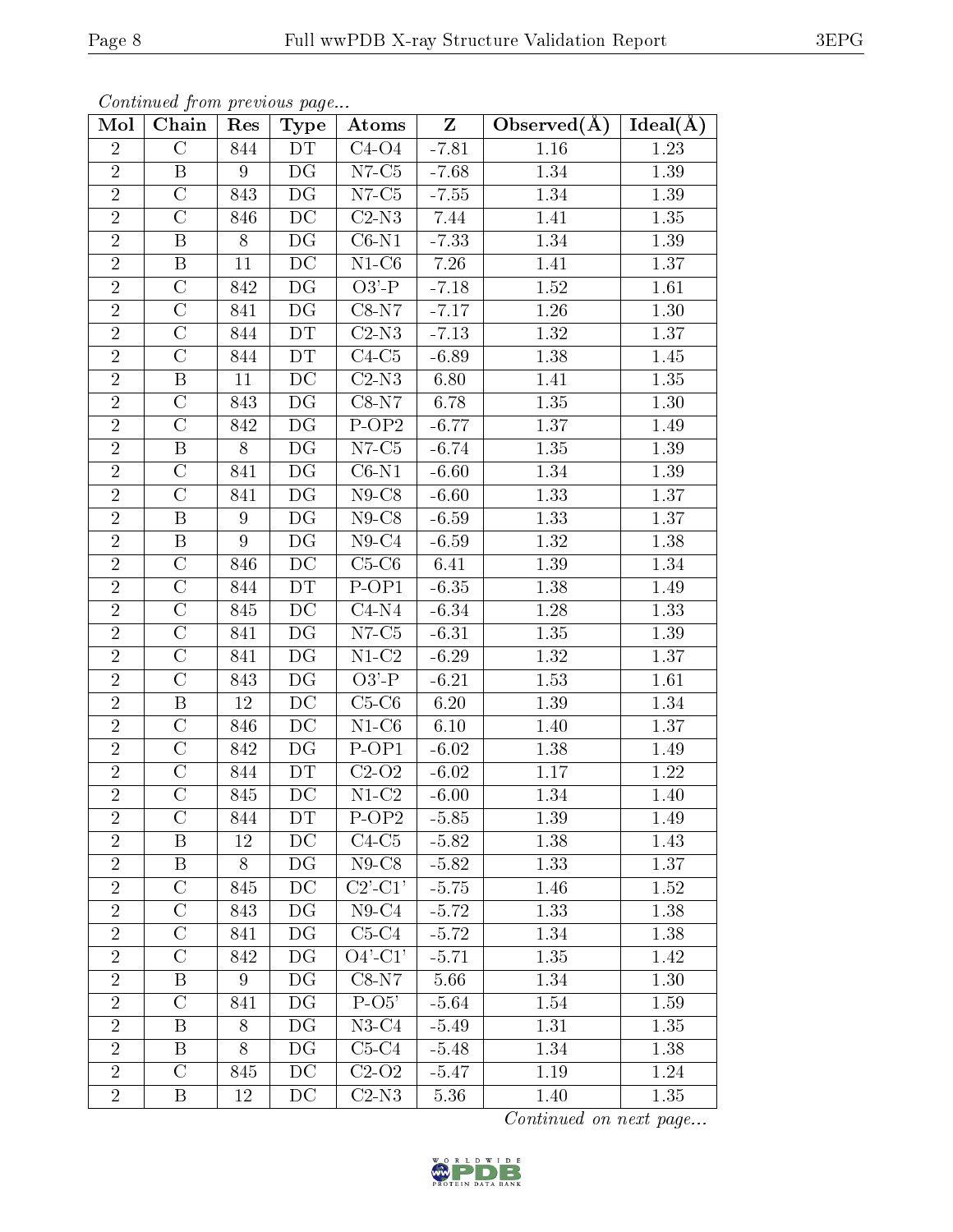| Mol            | Chain | Res | <b>Type</b> | Atoms                                 | Z       | Observed $(A$ | Ideal(A) |
|----------------|-------|-----|-------------|---------------------------------------|---------|---------------|----------|
| $\overline{2}$ | Β     | 9   | DG          | $\overline{\text{N1}}$ C <sub>2</sub> | 5.36    | 1.42          | 1.37     |
| $\overline{2}$ | В     | 8   | DG          | $C2-N3$                               | $-5.33$ | 1.28          | 1.32     |
| $\overline{2}$ | В     | 11  | DС          | $C4-C5$                               | $-5.32$ | 1.38          | 1.43     |
| $\overline{2}$ | C     | 841 | DG          | $O3'$ -P                              | $-5.29$ | 1.54          | 1.61     |
| $\overline{2}$ | C     | 842 | DG          | $C2-N2$                               | $-5.17$ | 1.29          | 1.34     |
| $\overline{2}$ | C     | 842 | DG          | $N3-C4$                               | $-5.16$ | 1.31          | 1.35     |
| $\overline{2}$ | C     | 844 | DT          | $C5-C6$                               | $-5.07$ | 1.30          | 1.34     |
| $\overline{2}$ | C     | 846 | DС          | $C4-C5$                               | $-5.06$ | 1.39          | 1.43     |

All (66) bond angle outliers are listed below:

| Mol            | Chain                   | Res            | <b>Type</b>              | Atoms                        | Z        | Observed $(°)$ | Ideal $(°)$ |
|----------------|-------------------------|----------------|--------------------------|------------------------------|----------|----------------|-------------|
| $\overline{2}$ | $\overline{C}$          | 842            | DG                       | $N3-C4-C5$                   | $-20.42$ | 118.39         | 128.60      |
| $\overline{2}$ | $\overline{C}$          | 842            | DG                       | $C2-N3-C4$                   | 18.99    | 121.39         | 111.90      |
| $\overline{2}$ | $\overline{\rm C}$      | 843            | $\overline{\mathrm{DG}}$ | $C2-N3-C4$                   | 18.14    | 120.97         | 111.90      |
| $\overline{2}$ | $\overline{B}$          | $\overline{9}$ | DG                       | $\overline{C2-N3-C4}$        | 17.12    | 120.46         | 111.90      |
| $\overline{2}$ | $\overline{\rm C}$      | 842            | $\overline{\mathrm{DG}}$ | $C5-C6-N1$                   | 15.02    | 119.01         | 111.50      |
| $\overline{2}$ | $\overline{C}$          | 843            | $\overline{\mathrm{DG}}$ | $C5-C6-N1$                   | 14.96    | 118.98         | 111.50      |
| $\overline{2}$ | $\rm C$                 | 843            | DG                       | $N3-C4-C5$                   | $-14.87$ | 121.17         | 128.60      |
| $\overline{2}$ | $\overline{\mathrm{B}}$ | 9              | $\overline{\mathrm{DG}}$ | $N3-C4-C5$                   | $-14.53$ | 121.34         | 128.60      |
| $\overline{2}$ | $\overline{\rm C}$      | 845            | DC                       | $O4'$ -C4'-C3'               | $-13.48$ | 97.91          | 106.00      |
| $\overline{2}$ | $\overline{\mathrm{B}}$ | 9              | $\overline{\mathrm{DG}}$ | $C5-C6-N1$                   | 13.24    | 118.12         | 111.50      |
| $\overline{2}$ | $\overline{C}$          | 842            | $\overline{\mathrm{DG}}$ | $N3-C4-N9$                   | 12.71    | 133.63         | 126.00      |
| $\overline{2}$ | $\overline{C}$          | 845            | DC                       | $C5'-C4'-C3'$                | $-12.48$ | 91.64          | 114.10      |
| $\overline{2}$ | $\overline{C}$          | 844            | DT                       | $Q4' - C4' - C3'$            | $-12.27$ | 98.64          | 106.00      |
| $\overline{2}$ | $\overline{\rm C}$      | 842            | DG                       | $C4-C5-N7$                   | $-12.02$ | 105.99         | 110.80      |
| $\overline{2}$ | $\overline{\mathrm{B}}$ | 9              | $\overline{\mathrm{DG}}$ | $C4-C5-N7$                   | $-11.83$ | 106.07         | 110.80      |
| $\overline{2}$ | $\overline{C}$          | 842            | DG                       | $C6-N1-C2$                   | $-10.98$ | 118.51         | 125.10      |
| $\overline{2}$ | $\overline{\mathrm{C}}$ | 843            | $\overline{\mathrm{DG}}$ | $C5-C6-O6$                   | $-10.89$ | 122.07         | 128.60      |
| $\overline{2}$ | $\overline{C}$          | 845            | $\overline{\text{DC}}$   | $O4'$ -C1'-N1                | $-10.53$ | 100.63         | 108.00      |
| $\overline{2}$ | $\overline{\rm C}$      | 845            | DC                       | $O4'$ -C1'-C2'               | $-10.35$ | 97.62          | 105.90      |
| $\overline{2}$ | $\overline{B}$          | 9              | $\overline{\mathrm{DG}}$ | $C5-C6-O6$                   | $-10.18$ | 122.49         | 128.60      |
| $\overline{2}$ | $\mathbf B$             | 9              | DG                       | $\overline{O4'-C4'-C3'}$     | $-9.61$  | 100.23         | 106.00      |
| $\overline{2}$ | $\overline{\rm C}$      | 842            | $\overline{\mathrm{DG}}$ | $C5-N7-C8$                   | 9.38     | 108.99         | 104.30      |
| $\overline{2}$ | $\overline{C}$          | 843            | DG                       | $C6-N1-C2$                   | $-9.15$  | 119.61         | 125.10      |
| $\overline{2}$ | $\overline{\text{C}}$   | 842            | DG                       | $O5'$ -P-OP1                 | 8.97     | 121.46         | 110.70      |
| $\overline{2}$ | $\overline{C}$          | 843            | DG                       | $N3-C4-N9$                   | 8.97     | 131.38         | 126.00      |
| $\overline{2}$ | $\, {\bf B}$            | $\overline{9}$ | DG                       | $\overline{\text{C6-N1-C2}}$ | $-8.87$  | 119.78         | 125.10      |
| $\overline{2}$ | $\overline{\rm C}$      | 843            | $\overline{\mathrm{DG}}$ | $C4-C5-N7$                   | $-8.67$  | 107.33         | 110.80      |
| $\overline{2}$ | $\overline{B}$          | $\overline{9}$ | DG                       | $C5-N7-C8$                   | 8.54     | 108.57         | 104.30      |
| $\overline{2}$ | $\, {\bf B}$            | 9              | DG                       | $N7$ -C8- $N9$               | $-8.54$  | 108.83         | 113.10      |
| $\overline{2}$ | $\overline{B}$          | $\overline{9}$ | $\overline{\mathrm{DG}}$ | $\overline{O4'-C1'-N9}$      | 8.40     | 113.88         | 108.00      |

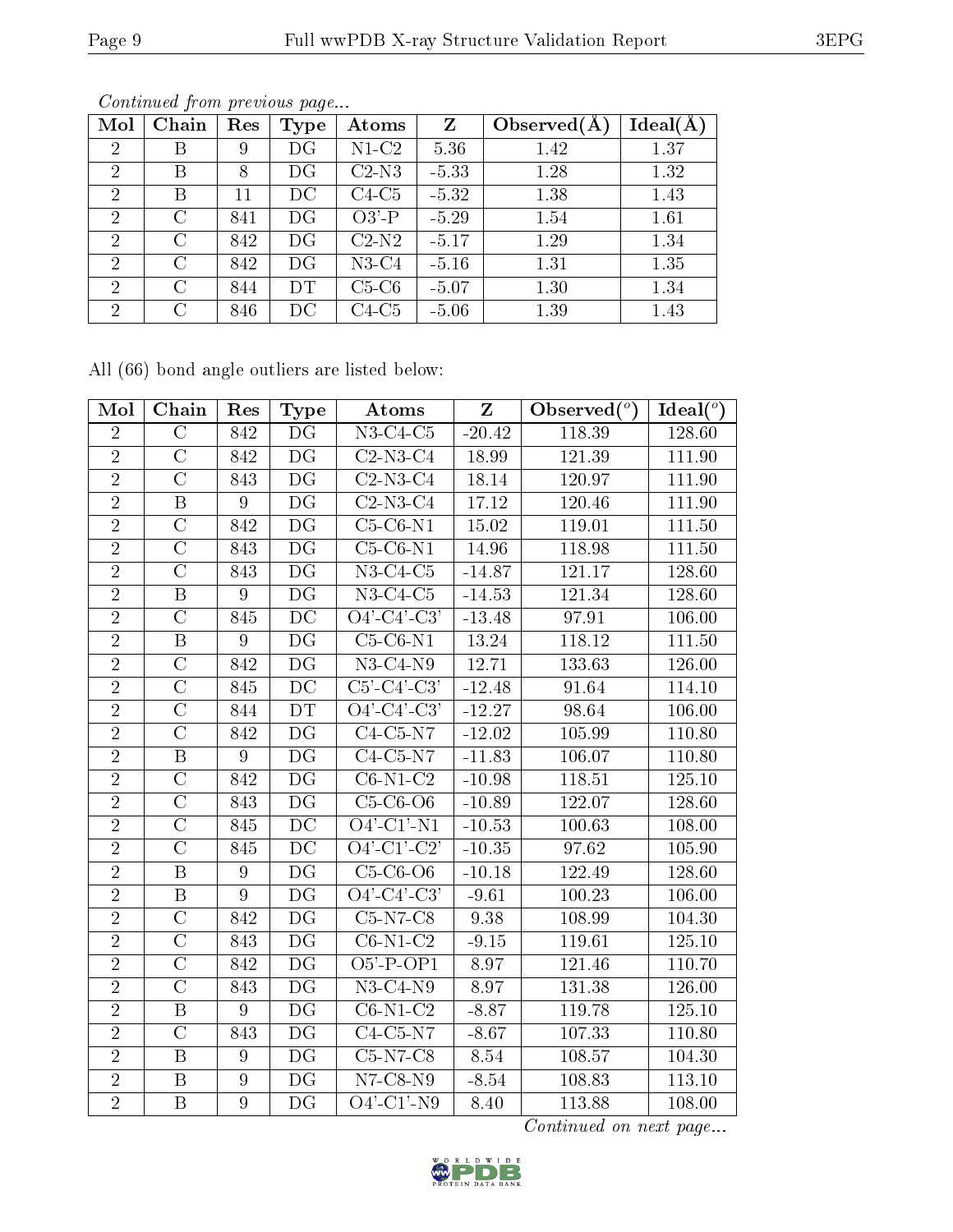| Mol            | Chain              | Res | <b>Type</b>              | Atoms                                                            | $\mathbf{Z}$ | Observed $(°)$ | $Ideal(^o)$ |
|----------------|--------------------|-----|--------------------------|------------------------------------------------------------------|--------------|----------------|-------------|
| $\overline{2}$ | $\boldsymbol{B}$   | 9   | DG                       | $\overline{\text{N3-C4-N9}}$                                     | 8.38         | 131.03         | 126.00      |
| $\overline{2}$ | $\boldsymbol{B}$   | 8   | DG                       | $\overline{O4'-Cl'-C2'}$                                         | $-8.29$      | 99.27          | 105.90      |
| $\overline{2}$ | $\mathcal{C}$      | 846 | DC                       | $\overline{O4'-C1'-N1}$                                          | $-8.26$      | 102.22         | 108.00      |
| $\overline{2}$ | $\boldsymbol{B}$   | 12  | DC                       | $O4'-C4'-C3'$                                                    | $-7.81$      | 101.31         | 106.00      |
| $\overline{2}$ | $\mathcal{C}$      | 842 | DG                       | $C5-C6-O6$                                                       | $-7.54$      | 124.08         | 128.60      |
| $\sqrt{2}$     | $\mathcal{C}$      | 845 | DC                       | $C6-N1-C2$                                                       | $-7.48$      | 117.31         | $120.30\,$  |
| $\overline{2}$ | $\mathcal{C}$      | 843 | DG                       | $N7$ -C8- $N9$                                                   | $-7.28$      | 109.46         | 113.10      |
| $\overline{2}$ | $\overline{\rm C}$ | 846 | $\overline{DC}$          | $N1-C2-O2$                                                       | 7.01         | 123.11         | 118.90      |
| $\overline{2}$ | $\mathcal{C}$      | 842 | DG                       | $\overline{\text{C5'-C4'-C3}}$                                   | 6.85         | 126.44         | 114.10      |
| $\overline{2}$ | $\, {\bf B}$       | 11  | $\overline{DC}$          | $N3-C4-C5$                                                       | $-6.83$      | 119.17         | 121.90      |
| $\overline{2}$ | $\mathcal{C}$      | 843 | DG                       | $C5-N7-C8$                                                       | 6.57         | 107.58         | 104.30      |
| $\overline{2}$ | $\overline{\rm C}$ | 842 | $\overline{\mathrm{DG}}$ | $N7-C8-N9$                                                       | $-6.47$      | 109.87         | 113.10      |
| $\overline{2}$ | $\, {\bf B}$       | 9   | DG                       | $C6-C5-N7$                                                       | 6.42         | 134.25         | 130.40      |
| $\overline{2}$ | $\overline{\rm C}$ | 842 | DG                       | $N9-C4-C5$                                                       | 6.39         | 107.96         | 105.40      |
| $\overline{2}$ | $\overline{C}$     | 844 | DT                       | $C4$ <sup>'</sup> -C <sub>3</sub> <sup>'</sup> -C <sub>2</sub> ' | $-6.26$      | 97.46          | 103.10      |
| $\overline{2}$ | $\overline{C}$     | 845 | DC                       | $N3-C4-C5$                                                       | $-6.26$      | 119.39         | 121.90      |
| $\overline{2}$ | B                  | 9   | DG                       | $C8-N9-C4$                                                       | 6.24         | 108.90         | 106.40      |
| $\overline{2}$ | $\, {\bf B}$       | 9   | DG                       | $C1'$ - $O4'$ - $C4'$                                            | $-6.24$      | 103.86         | 110.10      |
| $\overline{2}$ | $\mathcal{C}$      | 845 | DC                       | $N3-C2-O2$                                                       | $-6.18$      | 117.57         | 121.90      |
| $\overline{2}$ | $\overline{\rm C}$ | 841 | DG                       | $O3'$ -P- $O5'$                                                  | $-6.13$      | 92.36          | 104.00      |
| $\overline{2}$ | $\overline{C}$     | 843 | DG                       | $\overline{O4'-C1'-N9}$                                          | $-6.08$      | 103.74         | 108.00      |
| $\overline{2}$ | $\overline{\rm C}$ | 843 | DG                       | $C6-C5-N7$                                                       | 6.01         | 134.00         | 130.40      |
| $\overline{2}$ | $\overline{C}$     | 842 | DG                       | $P-O5'-C5'$                                                      | 5.98         | 130.47         | 120.90      |
| $\mathbf{1}$   | $\boldsymbol{A}$   | 313 | <b>SER</b>               | $CB-CA-C$                                                        | $-5.83$      | 99.02          | 110.10      |
| $\overline{2}$ | $\, {\bf B}$       | 9   | DG                       | $N9-C4-C5$                                                       | 5.58         | 107.63         | 105.40      |
| $\overline{2}$ | $\mathcal{C}$      | 845 | DC                       | $C1'$ - $O4'$ - $C4'$                                            | $-5.53$      | 104.57         | 110.10      |
| $\overline{2}$ | $\overline{C}$     | 843 | DG                       | $N1-C2-N3$                                                       | $-5.50$      | 120.60         | 123.90      |
| $\overline{2}$ | B                  | 9   | DG                       | $\overline{\text{N1-C2-N3}}$                                     | $-5.46$      | 120.62         | 123.90      |
| $\overline{2}$ | $\, {\bf B}$       | 10  | DA                       | $\overline{O4' - C4' - C3'}$                                     | $-5.44$      | 102.32         | 104.50      |
| $\overline{2}$ | $\rm C$            | 842 | DG                       | $C6$ - $C5$ -N7                                                  | 5.36         | 133.62         | 130.40      |
| 1              | Α                  | 392 | $\rm{ARG}$               | $NE- CZ-NH2$                                                     | $-5.36$      | 117.62         | 120.30      |
| $\overline{2}$ | $\mathcal{C}$      | 841 | DG                       | $P-O3'-C3'$                                                      | 5.24         | 125.98         | 119.70      |
| $\overline{2}$ | B                  | 9   | DG                       | $P-O3'.C3'$                                                      | 5.23         | 125.98         | 119.70      |
| $\overline{2}$ | $\mathcal{C}$      | 843 | DG                       | $N9-C4-C5$                                                       | 5.12         | 107.45         | 105.40      |
| $\overline{2}$ | $\mathcal{C}$      | 847 | DT                       | $\overline{C}$ 6-C5-C7                                           | $-5.11$      | 119.84         | 122.90      |
| $\sqrt{2}$     | Β                  | 7   | DА                       | $P-O3'-C3'$                                                      | $5.10\,$     | 125.83         | 119.70      |

There are no chirality outliers.

All (12) planarity outliers are listed below:

|                              |  |  |  | $\boxed{\text{Mol}$   Chain   Res   Type   Group |  |  |  |
|------------------------------|--|--|--|--------------------------------------------------|--|--|--|
|                              |  |  |  | $\boxed{141}$ GLN Peptide                        |  |  |  |
| $Oco$ time and an neart name |  |  |  |                                                  |  |  |  |

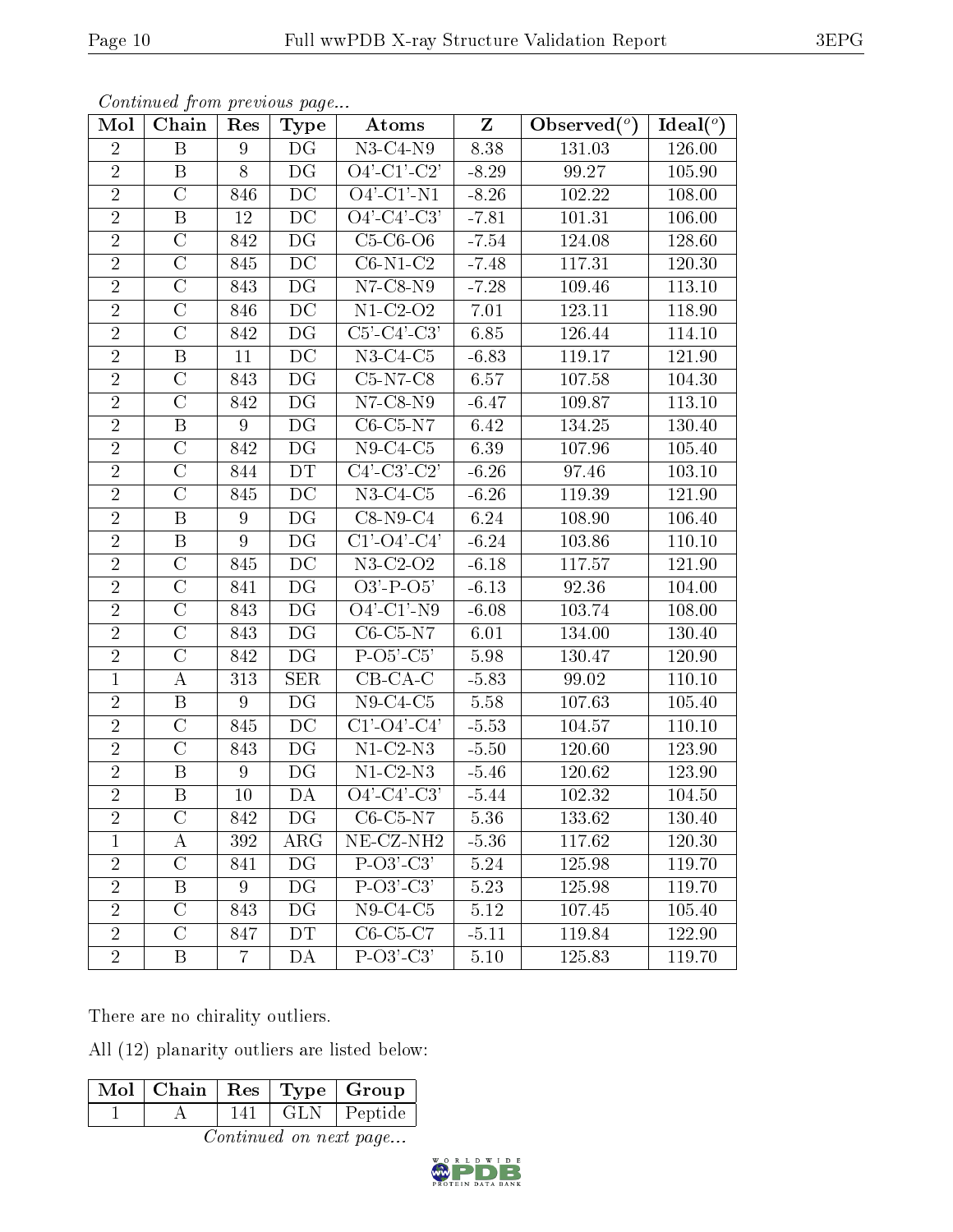| $\operatorname{Mol}$ | $Chain$ | $\operatorname{Res}% \left( \mathcal{N}\right) \equiv\operatorname{Res}(\mathcal{N}_{0})\cap\mathcal{N}_{1}$ | Type       | Group   |
|----------------------|---------|--------------------------------------------------------------------------------------------------------------|------------|---------|
| 1                    | A       | 309                                                                                                          | <b>LYS</b> | Peptide |
| 1                    | A       | 312                                                                                                          | SER        | Peptide |
| 1                    | A       | 313                                                                                                          | SER        | Peptide |
| 1                    | A       | 314                                                                                                          | <b>GLU</b> | Peptide |
| 1                    | A       | 378                                                                                                          | ASP        | Peptide |
| 1                    | A       | 396                                                                                                          | <b>ASN</b> | Peptide |
| 1                    | A       | 52                                                                                                           | <b>ASP</b> | Peptide |
| 1                    | A       | 87                                                                                                           | LYS        | Peptide |
| 1                    | A       | 88                                                                                                           | <b>CYS</b> | Peptide |
| 1                    | A       | 89                                                                                                           | PRO        | Peptide |
| 1                    | А       | 90                                                                                                           | <b>GLN</b> | Peptide |

### 5.2 Too-close contacts (i)

In the following table, the Non-H and H(model) columns list the number of non-hydrogen atoms and hydrogen atoms in the chain respectively. The H(added) column lists the number of hydrogen atoms added and optimized by MolProbity. The Clashes column lists the number of clashes within the asymmetric unit, whereas Symm-Clashes lists symmetry related clashes.

| Mol |   |      | Chain   Non-H   H(model) | H(added) | <b>Clashes</b> | Symm-Clashes |
|-----|---|------|--------------------------|----------|----------------|--------------|
|     |   | 2896 |                          | 2929     | 168            |              |
| 2   | В | 142  |                          | 78       |                |              |
| റ   | ╱ | 168  |                          | 90       |                |              |
| 3   | Η | 28   |                          | 12       |                |              |
|     | A |      |                          |          |                |              |
|     | C |      |                          |          |                |              |
| 5   | А | 67   |                          |          | .,             |              |
| 5   | ∩ | 6)   |                          |          |                |              |
| All |   | 3307 |                          | 3109     | 176            |              |

The all-atom clashscore is defined as the number of clashes found per 1000 atoms (including hydrogen atoms). The all-atom clashscore for this structure is 28.

All (176) close contacts within the same asymmetric unit are listed below, sorted by their clash magnitude.

| Atom-1             | Atom-2              | Interatomic<br>distance $(\AA)$ | Clash<br>overlap $(\AA)$ |
|--------------------|---------------------|---------------------------------|--------------------------|
| 1: A:405: LEU:HD22 | 1: A:406:LEU:N      | 1.04                            | 137                      |
| $1:$ A:44:MET:CE   | 1: A:67: ASN:HD22   | 137                             | 1.35                     |
| 1:A:405:LEU:CD2    | 1: A:406: LEU: N    | 1.94                            | 1 29                     |
| 1: A:316: GLU:HA   | 1: A: 319: ASN: OD1 | 137                             | 1 25                     |

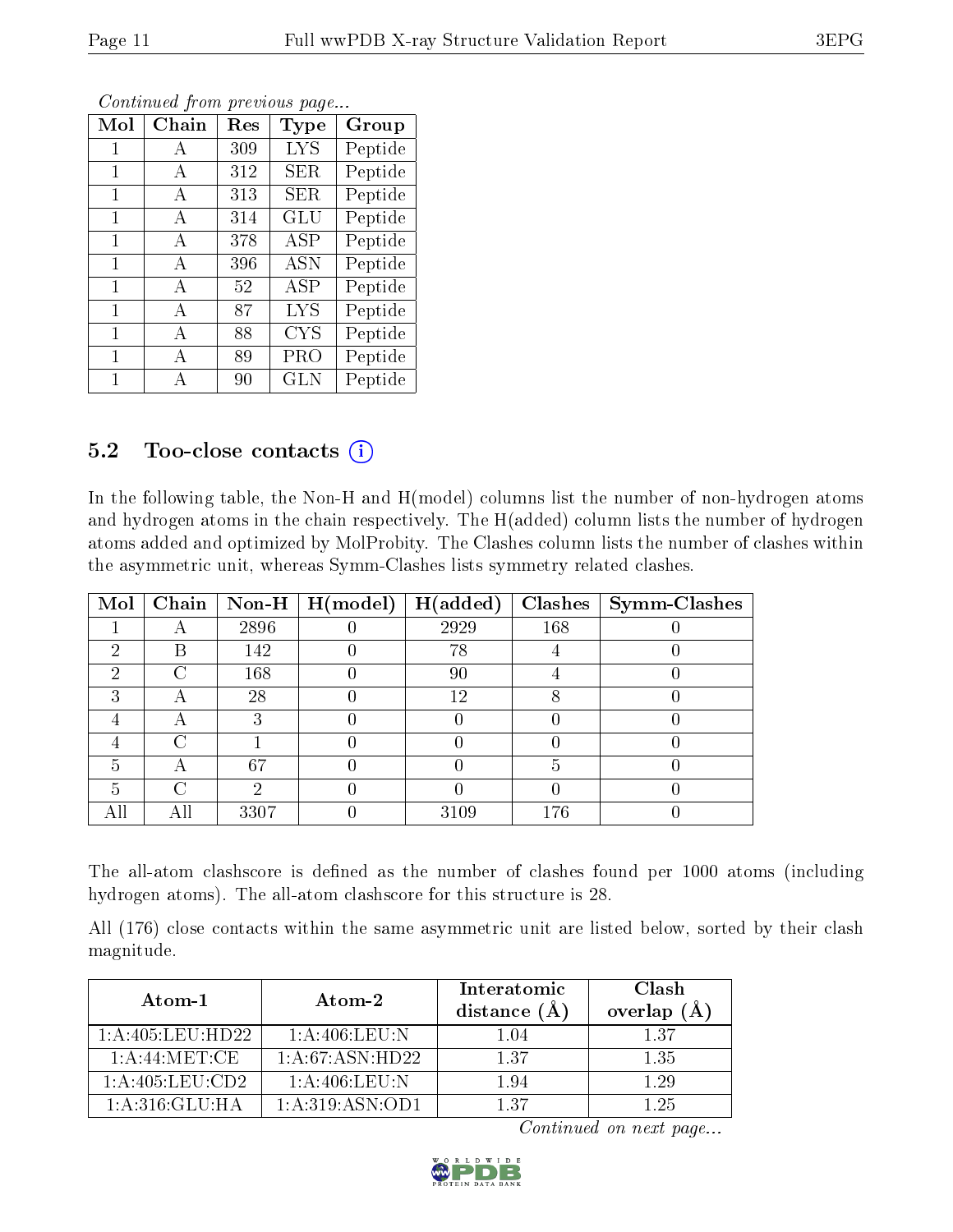| Communa from previous page           |                     | Interatomic       | $\overline{\text{Clash}}$ |
|--------------------------------------|---------------------|-------------------|---------------------------|
| Atom-1                               | Atom-2              | distance $(\AA)$  | overlap $(A)$             |
| 1: A:405: LEU: C                     | 1:A:405:LEU:HD22    | 1.58              | 1.16                      |
| 1:A:386:ILE:CD1                      | 1:A:386:ILE:H       | 1.56              | 1.14                      |
| 1: A:44: MET:HE1                     | 1: A:67: ASN:HD22   | 1.13              | $1.12\,$                  |
| 1: A:306: ASP:O                      | 1: A:405:LEU:HD23   | 1.49              | 1.09                      |
| 1: A:316: GLU:O                      | 1: A:319: ASN: HB2  | 1.53              | 1.09                      |
| 1: A:91:LEV:O                        | 1: A:91:LEU:HD23    | 1.51              | 1.09                      |
| 1:A:167:ASP:CB                       | 1: A:170:HIS:HD2    | 1.66              | 1.07                      |
| 1:A:167:ASP:HB3                      | 1: A:170:HIS:HD2    | 1.17              | 1.06                      |
| 1: A:44:MET:CE                       | 1: A:67: ASN:ND2    | 2.20              | 1.05                      |
| 1: A:386: ILE:N                      | 1:A:386:ILE:HD13    | 1.62              | 1.04                      |
| 1:A:311:CYS:O                        | 1:A:312:SER:HB2     | 1.24              | 1.04                      |
| 1: A:44: MET:HE2                     | 1: A:67: ASN:HD22   | 1.23              | 1.04                      |
| 1: A:349: TYR: HA                    | 1: A:350: SER: HB3  | 1.36              | 1.03                      |
| 1:A:167:ASP:HB3                      | 1:A:170:HIS:CD2     | 1.94              | 1.01                      |
| 1:A:396:ASN:O                        | 1:A:397:VAL:O       | 1.81              | 0.99                      |
| 1: A:311: CYS:O                      | 1:A:312:SER:CB      | 2.11              | 0.97                      |
| 1:A:386:ILE:HD13                     | 1:A:386:ILE:H       | 0.82              | 0.96                      |
| 1:A:405:LEU:HD22                     | 1: A:406: LEU:H     | 1.27              | 0.96                      |
| 1: A:44: MET:HE1                     | 1:A:67:ASN:ND2      | $1.\overline{80}$ | 0.95                      |
| 1: A:386: ILE:N                      | 1: A: 386: ILE: CD1 | 2.14              | 0.95                      |
| 1:A:405:LEU:HD22                     | 1: A:406: LEU: CA   | 1.99              | 0.91                      |
| 1:A:91:LEU:C                         | 1: A:91: LEU: HD23  | 1.91              | 0.91                      |
| 1:A:167:ASP:CB                       | 1: A:170:HIS:CD2    | 2.51              | 0.90                      |
| 1: A:318: LYS:O                      | 1: A:322: GLU:CG    | 2.20              | 0.89                      |
| 1: A:396: ASN:HB3                    | 1:A:397:VAL:HA      | 1.55              | 0.88                      |
| 1: A:41: GLN: HE22                   | 1: A:194:THR:H      | 1.22              | 0.85                      |
| 1: A:318: LYS:O                      | 1: A:322: GLU: HG2  | 1.80              | 0.82                      |
| 1: A:371: LYS: CB                    | 1: A:379: VAL: CG2  | 2.59              | 0.81                      |
| 1:A:316:GLU:O                        | 1: A:319: ASN: CB   | 2.28              | 0.80                      |
| 1:A:318:LYS:O                        | 1:A:322:GLU:HG3     | 1.80              | 0.80                      |
| 1:A:405:LEU:CD2                      | 1: A:406: LEU:H     | 1.81              | 0.77                      |
| 1: A:371: LYS:CB                     | 1: A:379: VAL:HG21  | 2.14              | 0.77                      |
| $1:A:44:\overline{\mathrm{MET:HE3}}$ | 1:A:67:ASN:HB3      | 1.67              | 0.76                      |
| 1: A:316: GLU:O                      | 1:A:319:ASN:N       | 2.21              | 0.74                      |
| 1: A:85: LYS:O                       | 1:A:89:PRO:HG3      | 1.89              | 0.72                      |
| 1: A:378: ASP:O                      | 1:A:382:PRO:HD2     | 1.91              | 0.70                      |
| 1:A:25:ALA:O                         | 1: A:26: SER: HB2   | 1.89              | 0.70                      |
| 3:A:875:DCP:O1B                      | 3:A:875:DCP:H3'     | 1.92              | 0.70                      |
| 1: A:255: ILE: HD11                  | 1: A:264:PHE:CE2    | 2.27              | 0.69                      |
| 1:A:365:PRO:HB2                      | 1:A:368:VAL:HG23    | 1.74              | 0.68                      |
| 1:A:325:LEU:HD21                     | 1: A: 383: MET: HB3 | 1.76              | 0.67                      |

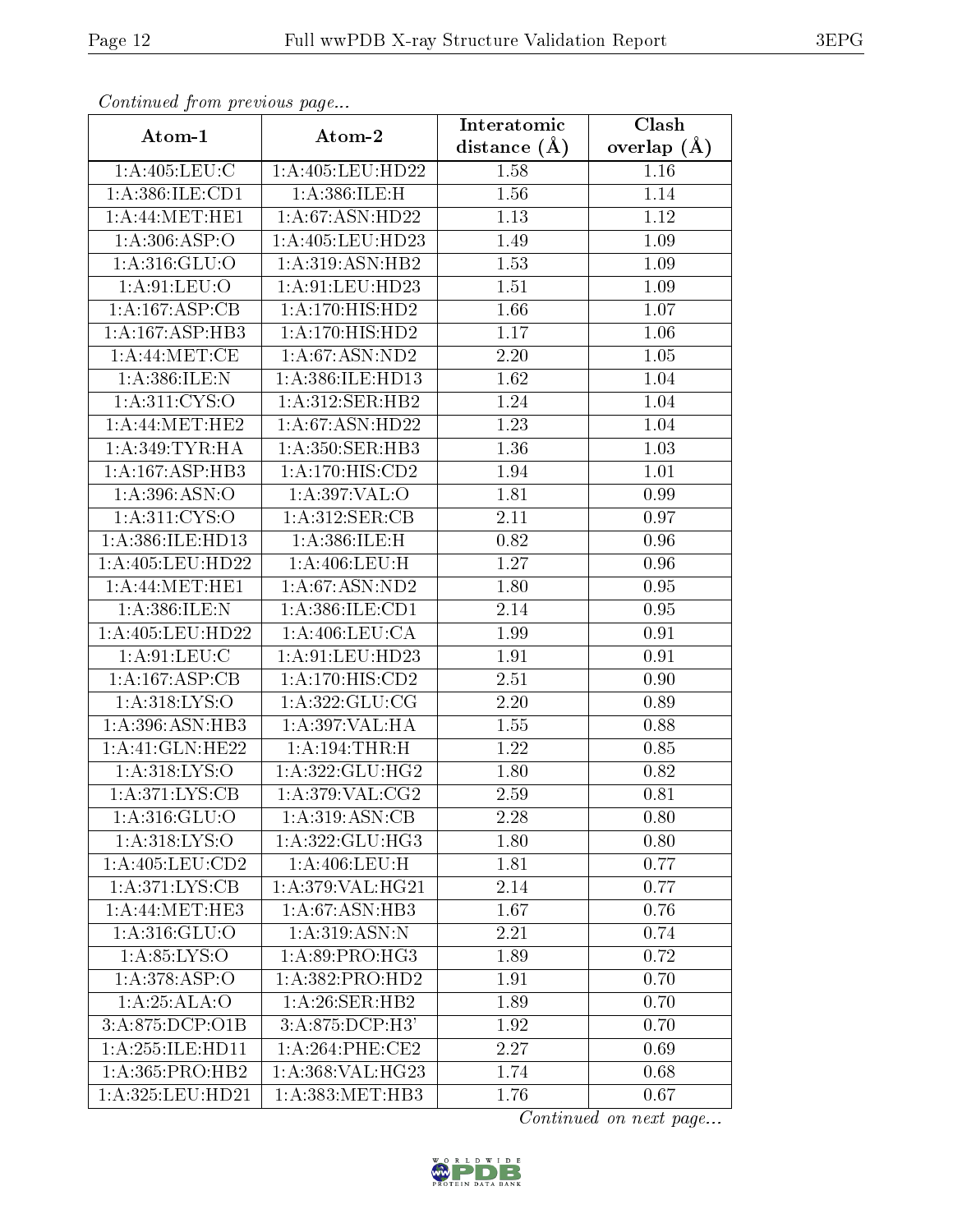| Continuation provided pugators    |                     | Interatomic       | Clash             |
|-----------------------------------|---------------------|-------------------|-------------------|
| Atom-1                            | Atom-2              | distance $(A)$    | overlap $(A)$     |
| 1:A:334:GLN:O                     | 1:A:335:ASP:C       | 2.31              | 0.67              |
| 2:C:845:DC:H2"                    | 2:C:846:DC:O5'      | 1.95              | 0.66              |
| 2:C:841:DG:H2"                    | 2:C:842:DG:O5'      | 1.96              | 0.66              |
| $1:A:319:A\overline{SN:O}$        | 1:A:322:GLU:N       | 2.28              | 0.66              |
| 1:A:71:ARG:NH2                    | 3:A:875:DCP:O3G     | 2.29              | 0.66              |
| 1:A:309:LYS:HE3                   | 1: A:309: LYS:H     | 1.60              | 0.65              |
| 1:A:386:ILE:N                     | 1:A:386:ILE:HD12    | $\overline{2.11}$ | 0.63              |
| 1: A:88: CYS:O                    | 1: A:90: GLN: C     | 2.38              | 0.62              |
| 1: A:67: ASN:HB2                  | 1:A:69:GLU:OE1      | 2.00              | $\overline{0.62}$ |
| 1:A:325:LEU:HD23                  | 1: A:380:MET:HG2    | 1.82              | 0.61              |
| 1: A:349: TYR: HA                 | 1:A:350:SER:CB      | 2.17              | 0.61              |
| 1: A:81:VAL:O                     | 1:A:85:LYS:HB2      | 2.00              | 0.61              |
| 1: A:316: GLU:CA                  | 1:A:319:ASN:OD1     | 2.30              | 0.61              |
| 2:B:9:DG:H2'                      | 2:B:10:DA:CS        | 2.36              | $\overline{0.61}$ |
| 1:A:167:ASP:HB2                   | $1:$ A:170:HIS:HD2  | 1.63              | 0.61              |
| 1: A:315: VAL:O                   | 1: A:318: LYS: HB3  | 2.01              | 0.61              |
| 1: A:325: LEU: HG                 | 1: A:329:LEU:CD1    | 2.31              | 0.60              |
| 1: A:396: ASN:HB3                 | 1:A:397:VAL:CA      | 2.20              | 0.60              |
| 1:A:346:ILE:HG22                  | 1: A:406: LEU:HD23  | 1.84              | 0.60              |
| 1:A:71:ARG:NH1                    | 3:A:875:DCP:O3G     | 2.35              | 0.60              |
| 1: A:85: LYS:O                    | 1: A:89: PRO:HA     | 2.01              | 0.60              |
| 1:A:383:MET:O                     | 1:A:386:ILE:HB      | 2.02              | 0.60              |
| 1: A:44: MET:HE2                  | 1: A:67: ASN:ND2    | 2.00              | 0.60              |
| 1:A:308:PHE:CB                    | 1:A:309:LYS:HE3     | 2.32              | 0.59              |
| 1:A:207:LYS:NZ                    | 2:B:13:DOC:OP1      | 2.27              | 0.59              |
| 1: A:86: GLU:CD                   | 1: A:86: GLU:C      | 2.60              | 0.59              |
| 3:A:875:DCP:N4                    | 2:C:840:2EG:O6      | 2.33              | 0.59              |
| $1:A:313:\overline{\text{SER}:O}$ | 1:A:315:VAL:N       | 2.35              | 0.59              |
| 1: A: 355: TYR: CE2               | 1: A: 357: ARG: HD2 | 2.36              | 0.59              |
| 1: A:381:THR:HB                   | 1:A:382:PRO:CD      | 2.32              | 0.59              |
| 1: A:316: GLU:C                   | 1: A:319: ASN:H     | 2.06              | 0.59              |
| 1: A:349: TYR: CA                 | 1: A:350: SER: HB3  | 2.24              | 0.59              |
| 1: A:319: ASN: HA                 | 1:A:322:GLU:HG3     | 1.84              | 0.58              |
| 1: A:325: LEU:O                   | 1:A:329:LEU:HD12    | 2.03              | 0.58              |
| 1: A:81:VAL:O                     | 1: A:85:LYS:CB      | 2.51              | 0.58              |
| 1:A:88:CYS:HB3                    | 1: A:91:LEU:HB3     | 1.85              | 0.58              |
| 1: A:106: SER:OG                  | 1:A:122:ARG:NH2     | 2.37              | 0.58              |
| 1:A:334:GLN:O                     | 1: A: 336: GLY: N   | 2.37              | 0.58              |
| 1:A:396:ASN:C                     | 1:A:397:VAL:O       | 2.41              | 0.58              |
| 1: A:44:MET:CE                    | 1: A:67: ASN:CB     | 2.82              | 0.57              |
| 1:A:260:ASP:O                     | $1:A:264:$ PHE:HB2  | 2.04              | 0.57              |

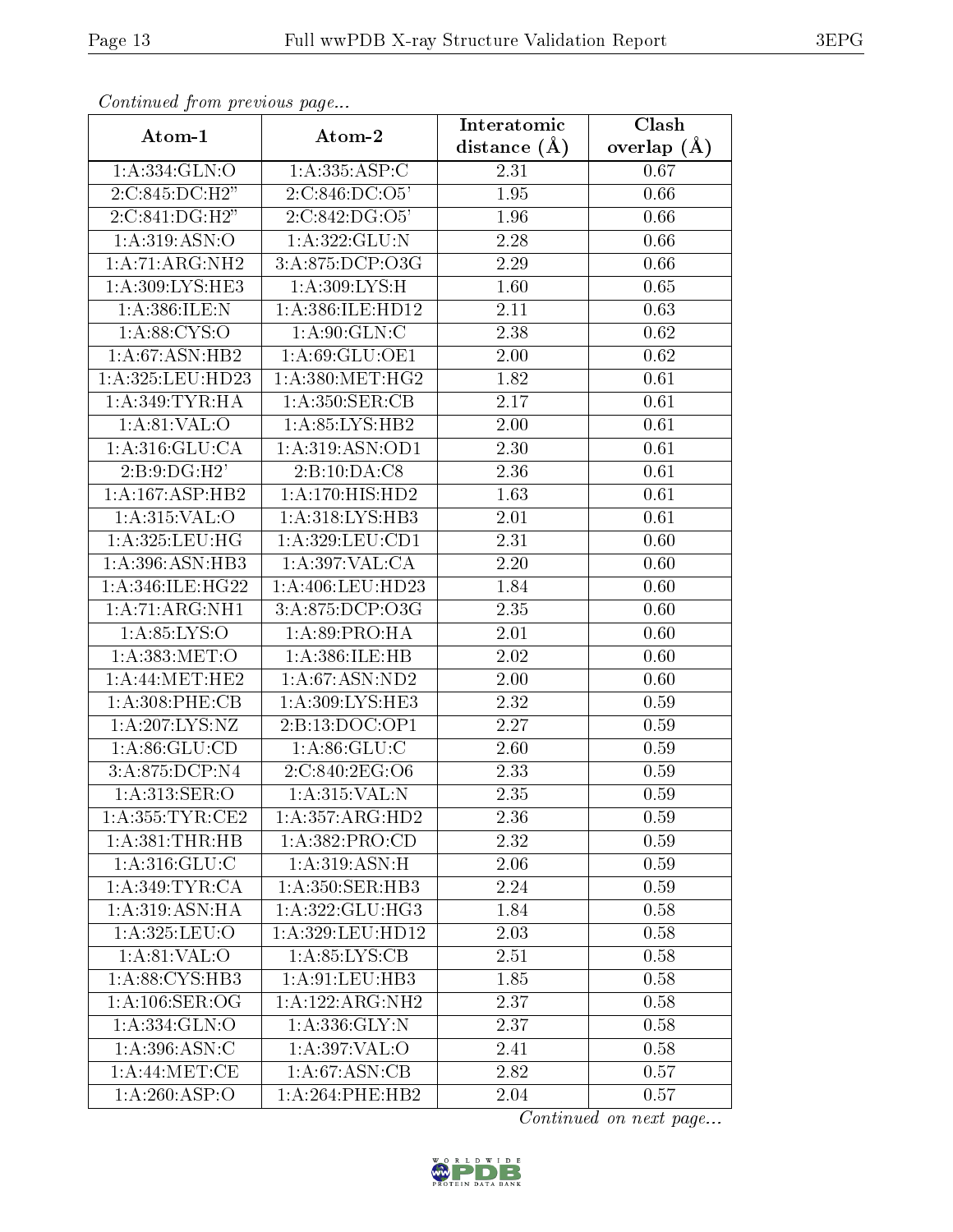| Continued from previous page |                               | Interatomic       | $\overline{\text{Clash}}$ |
|------------------------------|-------------------------------|-------------------|---------------------------|
| Atom-1                       | Atom-2                        | distance $(\AA)$  | overlap $(A)$             |
| 1:A:378:ASP:O                | 1:A:382:PRO:CD                |                   | 0.57                      |
| 1: A:91:LEU: C               | 1: A:91:LEU:CD2               | 2.63              | 0.57                      |
| 1:A:249:CYS:O                | 1:A:253:LEU:HD12              | 2.04              | 0.56                      |
| 1: A:311: CYS:SG             | 1: A:312: SER: N              | 2.77              | 0.56                      |
| 1:A:308:PHE:HB2              | 1:A:309:LYS:HE3               | 1.89              | $0.55\,$                  |
| 2:B:9:DG:H4'                 | 2:B:10:DA:OP1                 | 2.06              | 0.55                      |
| 1: A:95: ASN:ND2             | 5:A:480:HOH:O                 | $\overline{2.37}$ | 0.55                      |
| 1:A:85:LYS:O                 | 1: A:89: PRO:CA               | 2.55              | 0.55                      |
| 1:A:405:LEU:HD21             | 1:A:406:LEU:O                 | 2.08              | 0.54                      |
| 1:A:41:GLN:NE2               | 5:A:458:HOH:O                 | 2.26              | 0.54                      |
| 1: A:381:THR:HB              | 1:A:382:PRO:HD3               | 1.89              | 0.54                      |
| 1: A:355: TYR: HE2           | 1:A:357:ARG:HD2               | 1.72              | 0.53                      |
| 1: A:44: MET:CE              | 1: A:67: ASN:HB3              | 2.38              | 0.53                      |
| 1: A: 137: GLU: CD           | 1:A:172:ARG:HH12              | 2.11              | 0.53                      |
| 1:A:370:GLN:O                | 1: A:371: LYS: CB             | 2.55              | 0.53                      |
| 1:A:146:ASP:C                | 1:A:148:LEU:H                 | 2.11              | 0.53                      |
| 1:A:41:GLN:NE2               | 1:A:194:THR:H                 | 2.02              | 0.52                      |
| 1: A:85: LYS:O               | 1:A:89:PRO:CG                 | 2.56              | 0.52                      |
| 1: A:318: LYS: HG2           | 1:A:322:GLU:OE2               | 2.09              | 0.52                      |
| 1:A:239:ILE:HB               | 1:A:242:ILE:HD12              | 1.90              | $0.52\,$                  |
| 1: A:246:THR:O               | 1:A:249:CYS:HB2               | 2.10              | 0.52                      |
| 1: A:88: CYS:SG              | 1:A:91:LEU:HB3                | 2.51              | 0.51                      |
| 1: A:313: SER: O             | 1: A:314: GLU: C              | 2.48              | 0.51                      |
| 1: A:316: GLU:O              | 1: A:319: ASN:CA              | 2.59              | 0.50                      |
| 1:A:172:ARG:HD3              | 5:A:450:HOH:O                 | 2.11              | 0.50                      |
| 1: A:85: LYS:O               | 1: A:89: PRO:CB               | 2.60              | 0.50                      |
| 1: A:68:TYR:C                | 1:A:70:ALA:H                  | 2.16              | 0.50                      |
| 1: A:405:LEU:CD2             | $1: A:406:$ LEU:C             | 2.81              | 0.49                      |
| 1: A:242: ILE: HG23          | 1: A:246:THR:CG2              | 2.42              | 0.49                      |
| 1:A:343:ARG:HB3              | 1:A:409:CYS:HB3               | 1.94              | 0.49                      |
| 1:A:202:ASN:ND2              | $1:A:289: \overline{ASP:HB3}$ | 2.27              | 0.49                      |
| 1: A:319: ASN:O              | 1: A:320: L <sub>YS:C</sub>   | 2.50              | 0.49                      |
| 1: A: 126: ASP: OD1          | 3:A:875:DCP:O1A               | 2.31              | 0.49                      |
| 1:A:52:ASP:O                 | 1:A:52:ASP:OD1                | 2.30              | 0.49                      |
| 1:A:343:ARG:HD2              | 1:A:345:ILE:HD11              | 1.93              | 0.49                      |
| 1:A:71:ARG:CZ                | 3:A:875:DCP:O3G               | 2.61              | 0.48                      |
| 1:A:365:PRO:HB2              | 1: A: 368: VAL: CG2           | 2.43              | 0.48                      |
| 1: A:44: MET:HE1             | 1: A:67: ASN:CB               | 2.44              | 0.48                      |
| 1: A:309: LYS:N              | 1: A:309: LYS: HE3            | 2.29              | 0.48                      |
| 1: A: 332: VAL: HG12         | 1: A: 333: CYS:N              | 2.20              | 0.48                      |
| 1: A:405:LEU:CD2             | 1:A:406:LEU:O                 | 2.62              | 0.48                      |

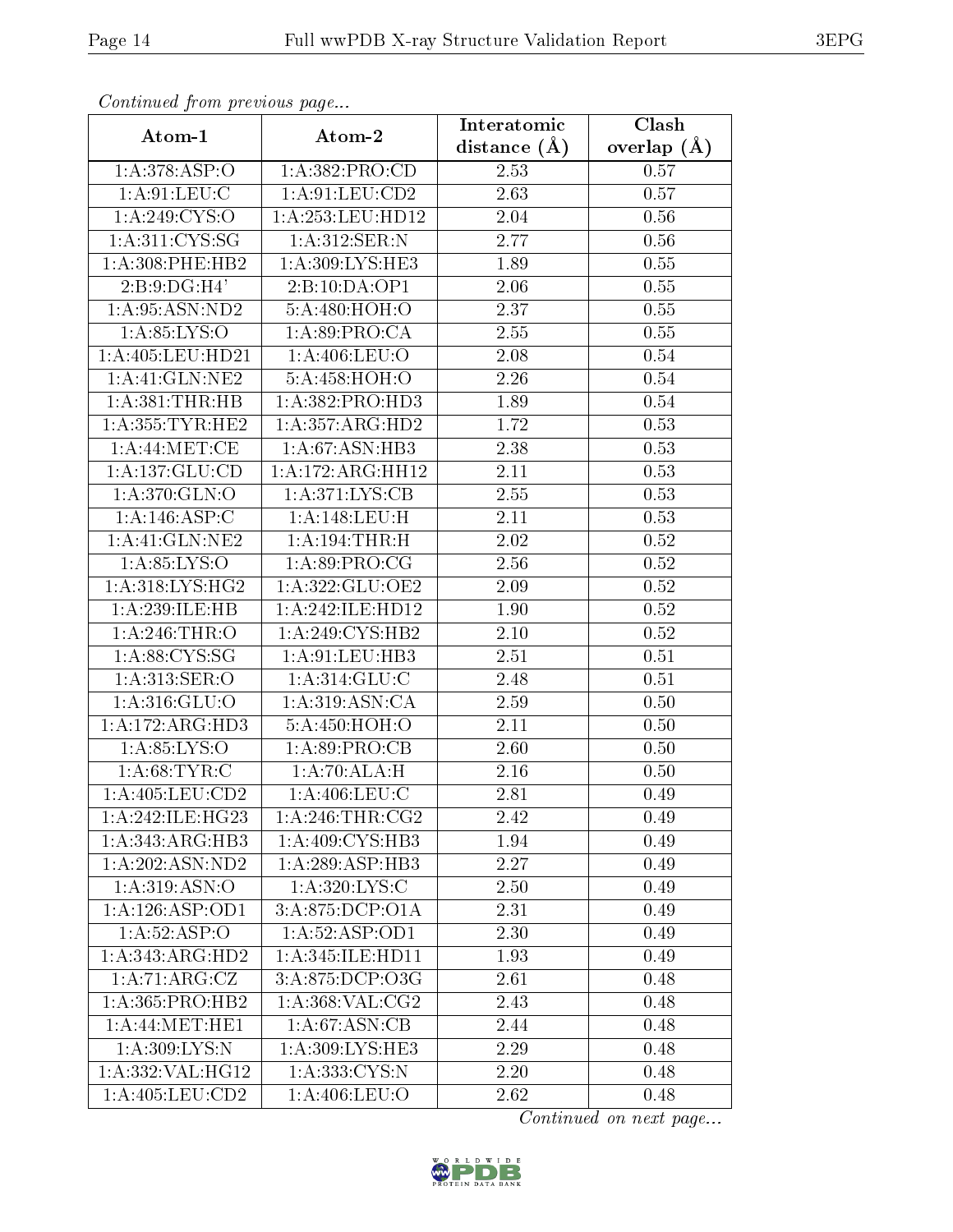| Continuati pont previous page        |                              | Interatomic      | Clash           |
|--------------------------------------|------------------------------|------------------|-----------------|
| Atom-1                               | Atom-2                       | distance $(\AA)$ | overlap $(\AA)$ |
| 1: A:86: GLU: C                      | 1:A:89:PRO:HG3               | 2.34             | 0.48            |
| 1:A:140:LEU:C                        | 1:A:142:GLN:H                | 2.18             | 0.47            |
| 1: A:370: GLN: HA                    | 1: A:370: GLN:OE1            | 2.15             | 0.47            |
| 1:A:387:LEU:HA                       | 1:A:390:LEU:HD12             | 1.95             | 0.47            |
| 1:A:339:PRO:HB3                      | 1: A:413:LEU:HD13            | 1.96             | 0.47            |
| 1: A:86: GLU:O                       | 1: A:89: PRO:HG3             | 2.15             | 0.47            |
| 1: A:313: SER:C                      | 1:A:315:VAL:N                | 2.65             | 0.46            |
| 1: A:371: LYS: CB                    | 1: A:379: VAL:HG22           | 2.42             | 0.46            |
| 1: A:349:TYR:CA                      | 1: A:350: SER:CB             | 2.91             | 0.46            |
| 1: A:25: ALA:HB1                     | 5:A:448:HOH:O                | 2.16             | 0.46            |
| 1:A:73:LEU:O                         | 1: A:87: LYS: HG2            | 2.15             | 0.46            |
| 1:A:132:LEU:HD22                     | 1: A:179: ILE: HG21          | 1.97             | 0.46            |
| 1:A:405:LEU:HD23                     | 1: A:406: LEU:H              | 1.72             | 0.46            |
| 1: A:88: CYS:SG                      | 1: A:91: LEU: CB             | 3.04             | 0.46            |
| 1: A:88: CYS:CB                      | 1:A:91:LEU:HB3               | 2.44             | 0.45            |
| 1: A:88: CYS:O                       | 1: A:90: GLN:N               | 2.48             | 0.45            |
| 1: A: 355: TYR: HD2                  | 1: A: 357: ARG: HG3          | 1.81             | 0.45            |
| 1:A:347:ARG:HD2                      | 1: A:404:THR:CG2             | 2.47             | 0.45            |
| 1:A:325:LEU:HG                       | 1:A:329:LEU:HD11             | 1.99             | 0.45            |
| 1:A:146:ASP:C                        | 1: A:148:LEU:N               | 2.70             | 0.45            |
| 1: A:381:THR:CB                      | 1:A:382:PRO:CD               | 2.95             | 0.45            |
| 1:A:228:HIS:HA                       | 5:A:464:HOH:O                | 2.16             | 0.44            |
| 1: A:272: GLU:O                      | 1: A:272: GLU:HG3            | 2.17             | 0.44            |
| 1: A: 355: TYR: HA                   | 1: A: 356: GLY: HA3          | 1.68             | 0.44            |
| $1:\overline{A}:405:\text{LEU}:HD21$ | 1: A:406: LEU: C             | 2.37             | 0.44            |
| 1: A: 135: MET:O                     | 1: A: 139: ARG: HG3          | 2.17             | 0.44            |
| 1: A:140: LEU: C                     | 1:A:142:GLN:N                | 2.71             | 0.44            |
| 1:A:146:ASP:O                        | 1:A:148:LEU:N                | 2.50             | 0.44            |
| 1:A:283:LYS:HE2                      | 1:A:288:GLU:HB3              | 1.99             | 0.44            |
| 1:A:126:ASP:CG                       | 3:A:875:DCP:C5'              | 2.86             | 0.43            |
| $1:A:319.\overline{ASN:O}$           | 1:A:321:JLE:N                | 2.51             | 0.43            |
| 1: A:313: SER:C                      | 1:A:315:VAL:H                | 2.22             | 0.43            |
| 1:A:387:LEU:O                        | 1:A:390:LEU:HB2              | 2.19             | 0.43            |
| 1: A:67: ASN:CB                      | 1:A:69:GLU:OE1               | 2.66             | 0.43            |
| 2:B:12:DC:H2'                        | 2:B:13:DOC:H6                | 2.00             | 0.43            |
| 1: A:92: VAL:CG1                     | 1:A:93:LEU:N                 | 2.78             | 0.43            |
| 1: A:163: ILE: HG21                  | 1:A:174:LEU:HD11             | 2.01             | 0.42            |
| 1: A:36: ASP:C                       | 1: A:37:CYS:SG               | 2.98             | 0.42            |
| 1: A:309: LYS: CE                    | 1: A:309: LYS:H              | 2.30             | 0.42            |
| 1:A:317:ALA:O                        | 1:A:321:ILE:HD12             | 2.19             | 0.42            |
| 1:A:167:ASP:CG                       | $1:A:170:HI\overline{S:CD2}$ | 2.92             | 0.42            |

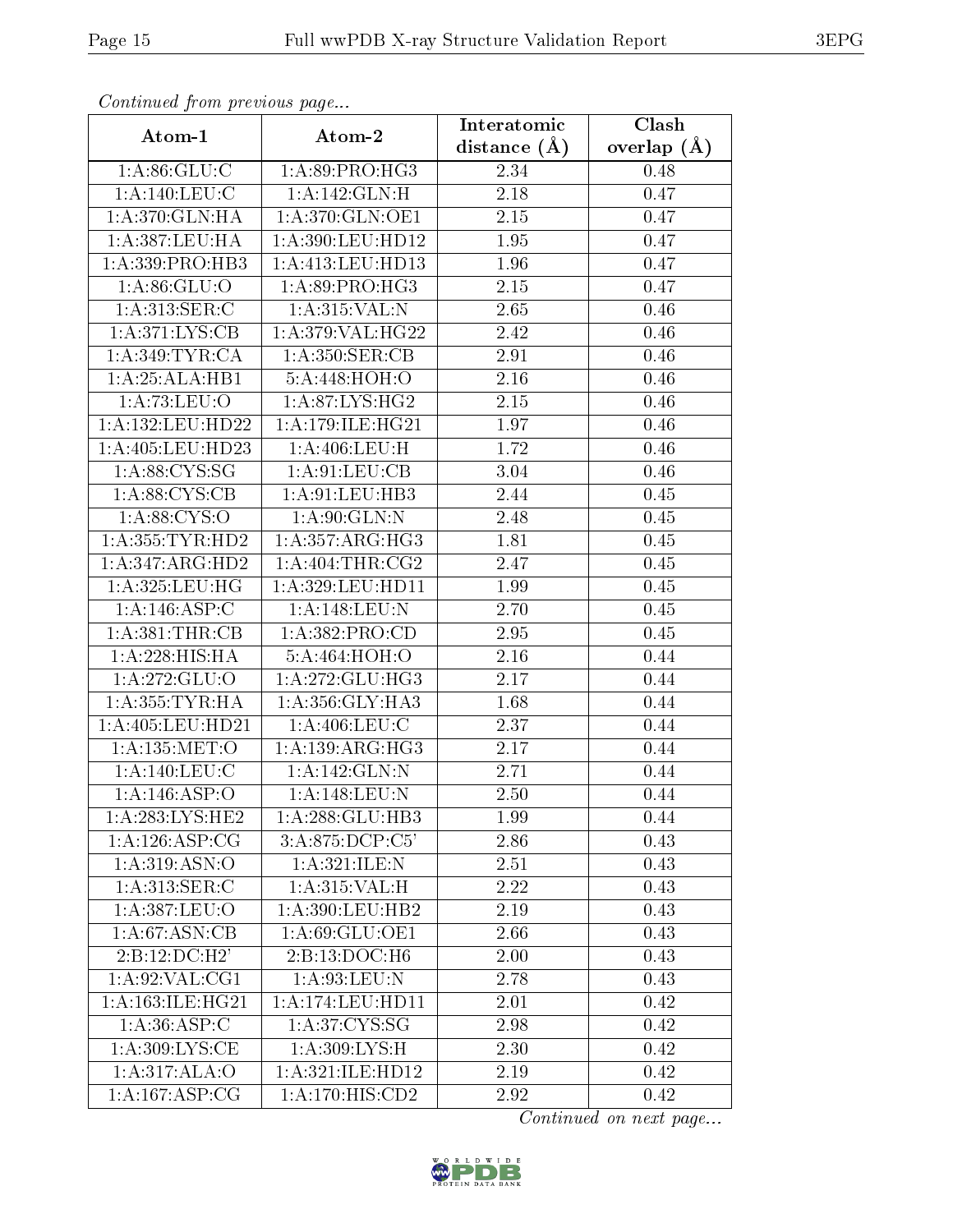| Atom-1            | Atom-2            | Interatomic<br>distance $(A)$ | Clash<br>overlap |
|-------------------|-------------------|-------------------------------|------------------|
| 1: A:36: ASP:OD1  | 1: A:215: PRO:O   | 2.38                          | 0.42             |
| 1:A:325:LEU:HD23  | 1: A:380:MET:CG   | 2.49                          | 0.42             |
| 1:A:304:GLU:HG3   | 1:A:328:LEU:HG    | 2.02                          | 0.41             |
| 1: A:405: LEU: C  | 1:A:405:LEU:CD2   | 2.37                          | 0.41             |
| 1: A: 382: PRO: O | 1:A:386:ILE:CD1   | 2.68                          | 0.41             |
| 1: A: 382: PRO:O  | 1:A:386:ILE:HD13  | 2.21                          | 0.40             |
| 1: A: 333: CYS:O  | 1: A: 334: GLN: C | 2.60                          | 0.40             |
| 3:A:875:DCP:N3    | 2:C:840:2EG:N7    | 2.70                          | 0.40             |

There are no symmetry-related clashes.

#### 5.3 Torsion angles  $(i)$

#### 5.3.1 Protein backbone (i)

In the following table, the Percentiles column shows the percent Ramachandran outliers of the chain as a percentile score with respect to all X-ray entries followed by that with respect to entries of similar resolution.

The Analysed column shows the number of residues for which the backbone conformation was analysed, and the total number of residues.

| Mol   Chain | Favoured   Allowed   Outliers   Percentiles  <br>Analysed   |  |  |                          |
|-------------|-------------------------------------------------------------|--|--|--------------------------|
|             | $367/420$ $(87\%)$   324 $(88\%)$   37 $(10\%)$   6 $(2\%)$ |  |  | $\boxed{9}$ $\boxed{17}$ |

All (6) Ramachandran outliers are listed below:

| Mol | Chain | Res | <b>Type</b> |
|-----|-------|-----|-------------|
|     |       | 312 | <b>SER</b>  |
|     |       | 313 | <b>SER</b>  |
|     |       | 386 | <b>ILE</b>  |
|     |       | 141 | <b>GLN</b>  |
|     |       | 88  | <b>CYS</b>  |
|     |       |     | PRO         |

#### 5.3.2 Protein sidechains (i)

In the following table, the Percentiles column shows the percent sidechain outliers of the chain as a percentile score with respect to all X-ray entries followed by that with respect to entries of similar resolution.

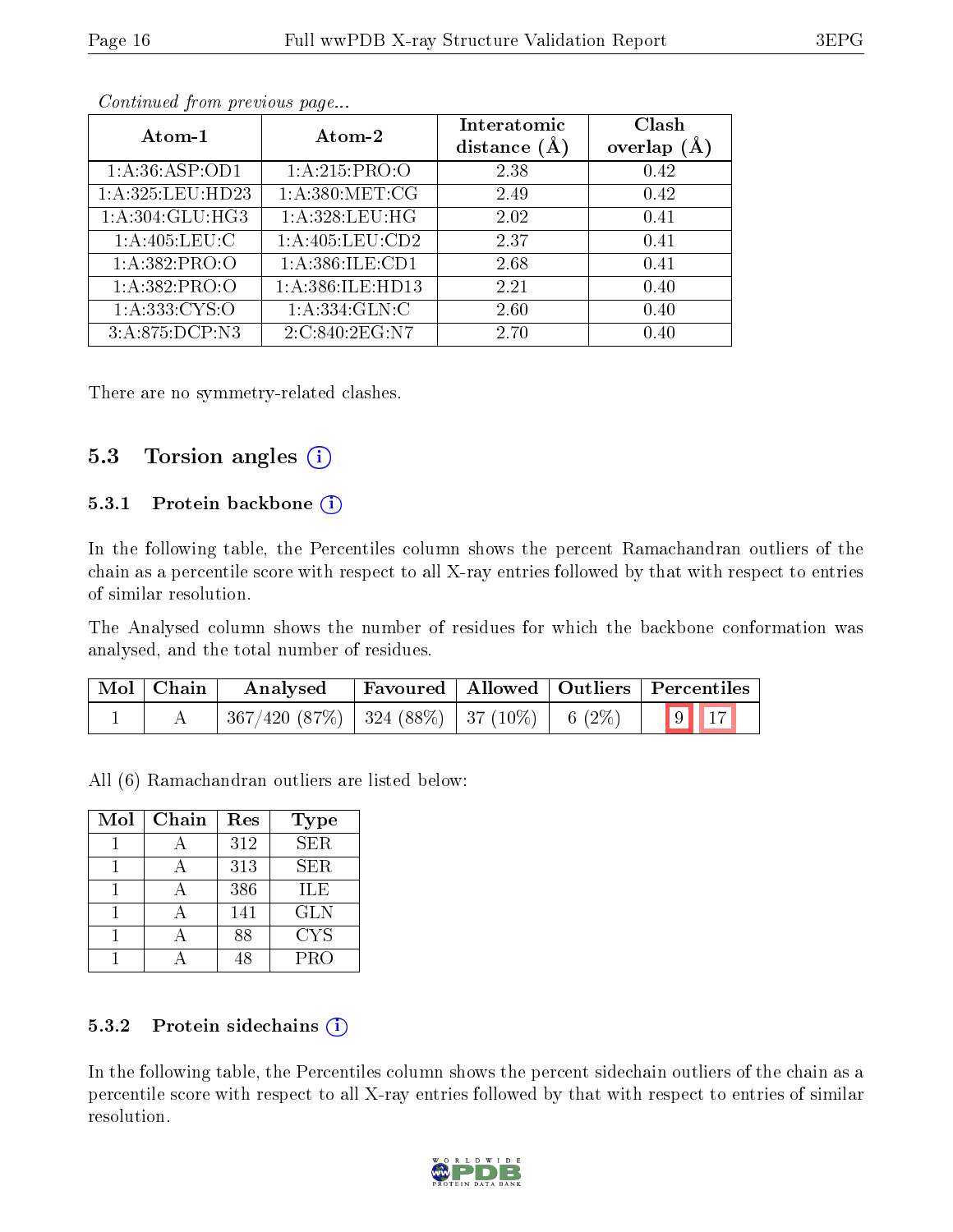The Analysed column shows the number of residues for which the sidechain conformation was analysed, and the total number of residues.

| Mol   Chain | Analysed                                                    | Rotameric   Outliers   Percentiles |  |                               |  |
|-------------|-------------------------------------------------------------|------------------------------------|--|-------------------------------|--|
|             | $\mid$ 327/376 (87%) $\mid$ 311 (95%) $\mid$ 16 (5%) $\mid$ |                                    |  | $\parallel$ 25 $\parallel$ 47 |  |

All (16) residues with a non-rotameric sidechain are listed below:

| Mol            | ${\bf Chain}$      | $\operatorname{Res}% \left( \mathcal{N}\right) \equiv\operatorname{Res}(\mathcal{N}_{0},\mathcal{N}_{0})$ | Type       |
|----------------|--------------------|-----------------------------------------------------------------------------------------------------------|------------|
| 1              | A                  | 27                                                                                                        | SER        |
| $\mathbf 1$    | $\boldsymbol{A}$   | 85                                                                                                        | <b>LYS</b> |
| $\mathbf{1}$   | $\overline{\rm A}$ | 88                                                                                                        | <b>CYS</b> |
| $\mathbf 1$    | $\overline{\rm A}$ | 91                                                                                                        | LEU        |
| $\mathbf{1}$   | $\overline{A}$     | 308                                                                                                       | PHE        |
| $\overline{1}$ | $\overline{A}$     | 309                                                                                                       | <b>LYS</b> |
| 1              | $\overline{\rm A}$ | 310                                                                                                       | <b>LYS</b> |
| $\mathbf{1}$   | $\overline{\rm A}$ | 312                                                                                                       | SER        |
| $\mathbf 1$    | $\overline{\rm A}$ | 314                                                                                                       | GLU        |
| $\overline{1}$ | $\overline{A}$     | 329                                                                                                       | <b>LEU</b> |
| $\overline{1}$ | $\overline{A}$     | 330                                                                                                       | <b>ASN</b> |
| $\mathbf{1}$   | $\overline{A}$     | 333                                                                                                       | CYS        |
| $\mathbf{1}$   | $\bf{A}$           | 381                                                                                                       | THR        |
| $\mathbf{1}$   | $\overline{\rm A}$ | 386                                                                                                       | ILE        |
| $\mathbf 1$    | $\bf{A}$           | 397                                                                                                       | <b>VAL</b> |
| 1              | $\overline{\rm A}$ | 405                                                                                                       | LEU        |

Some sidechains can be flipped to improve hydrogen bonding and reduce clashes. All (8) such sidechains are listed below:

| Mol | Chain | Res | Type              |
|-----|-------|-----|-------------------|
|     |       | 41  | <b>GLN</b>        |
|     | А     | 67  | <b>ASN</b>        |
| 1   | А     | 189 | <b>ASN</b>        |
| 1   | А     | 217 | <b>GLN</b>        |
|     | А     | 262 | <b>GLN</b>        |
|     | А     | 279 | <b>GLN</b>        |
|     |       | 290 | $\overline{A}$ SN |
|     |       | 412 | <b>ASN</b>        |

#### 5.3.3 RNA (i)

There are no RNA molecules in this entry.

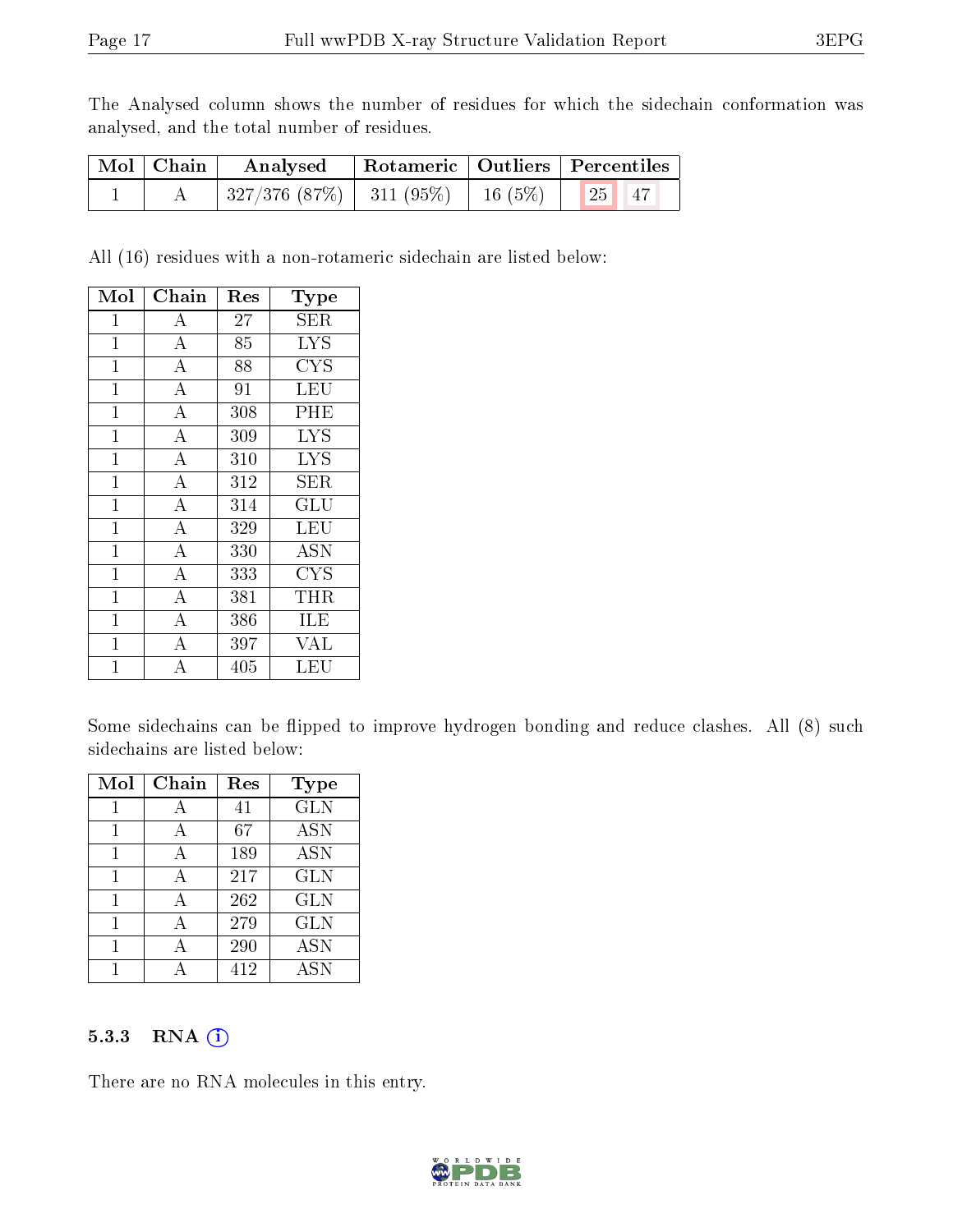### 5.4 Non-standard residues in protein, DNA, RNA chains (i)

2 non-standard protein/DNA/RNA residues are modelled in this entry.

In the following table, the Counts columns list the number of bonds (or angles) for which Mogul statistics could be retrieved, the number of bonds (or angles) that are observed in the model and the number of bonds (or angles) that are dened in the Chemical Component Dictionary. The Link column lists molecule types, if any, to which the group is linked. The Z score for a bond length (or angle) is the number of standard deviations the observed value is removed from the expected value. A bond length (or angle) with  $|Z| > 2$  is considered an outlier worth inspection. RMSZ is the root-mean-square of all Z scores of the bond lengths (or angles).

| Mol |     | $\mid$ Type $\mid$ Chain $\mid$ Res $\mid$ |     |              |               | Bond lengths |             |          | Bond angles |                    |
|-----|-----|--------------------------------------------|-----|--------------|---------------|--------------|-------------|----------|-------------|--------------------|
|     |     |                                            |     | ${\rm Link}$ | $\rm{Counts}$ | RMSZ         | # $ Z  > 2$ | Counts   | RMSZ        | # $ Z  > 2$        |
|     | DOC |                                            | 13  |              | 14, 19, 20    | 1.80         | 3(21%)      | 13,26,29 | 2.88        | $\frac{1}{(30\%)}$ |
| ച   | 2EG |                                            | 840 |              | 21, 26, 27    |              | $4\%$       | 20,37,40 | 2.11        | $7(35\%)$          |

In the following table, the Chirals column lists the number of chiral outliers, the number of chiral centers analysed, the number of these observed in the model and the number defined in the Chemical Component Dictionary. Similar counts are reported in the Torsion and Rings columns. '-' means no outliers of that kind were identified.

|     |     |  | $\text{Mol}$   Type   Chain   Res   Link   Chirals   Torsions | $\parallel$ Rings |
|-----|-----|--|---------------------------------------------------------------|-------------------|
| DOC |     |  | $2/4/18/19$   $0/2/2/2$                                       |                   |
| 2EG | 840 |  | $0/6/24/25$   $0/3/3/3$                                       |                   |

| Mol |     |                   | Chain   Res   Type   Atoms                                     |         | $Z \mid Observed(A) \mid$ | Ideal(A) |
|-----|-----|-------------------|----------------------------------------------------------------|---------|---------------------------|----------|
|     | 840 | 2EG 1             | C6-N1                                                          | 4.05    | 1.40                      | 1.33     |
|     | 13  |                   | $DOC$   $O5$ <sup>2</sup> -C <sub>5</sub> <sup>2</sup>   -3.91 |         | 1.35                      | 1.44     |
|     | 13  |                   | $DOC$   $C5-C4$                                                | $-2.34$ | 1.35                      | 141      |
|     | 13  | $-$ DOC $\perp$ . | $C2-N3$                                                        | $-2.26$ | 1.33                      | 1.38     |

All (4) bond length outliers are listed below:

All (11) bond angle outliers are listed below:

| Mol            | Chain         | Res | Type            | Atoms                    | Z       | Observed $\binom{o}{c}$ | Ideal(°) |
|----------------|---------------|-----|-----------------|--------------------------|---------|-------------------------|----------|
| $\overline{2}$ | В             | 13  | $_{\text{DOC}}$ | $O4'-C4'-\overline{C5'}$ | 6.82    | 120.74                  | 109.52   |
| $\overline{2}$ | C             | 840 | 2EG             | $C2-N3-C4$               | 5.23    | 121.21                  | 115.28   |
| $\overline{2}$ | В             | 13  | DOC             | $C2-N3-C4$               | 5.04    | 121.45                  | 116.34   |
| $\overline{2}$ | В             | 13  | DOC             | $C2'$ - $C1'$ - $N1$     | $-4.96$ | 103.14                  | 112.48   |
| $\mathcal{D}$  | $\mathcal{C}$ | 840 | 2EG             | $N3-C2-N1$               | $-3.65$ | 120.47                  | 126.23   |
| 2              | $\mathcal{C}$ | 840 | 2EG             | $C5-C6-N1$               | $-3.38$ | 118.81                  | 123.43   |
| $\mathcal{D}$  | C             | 840 | 2EG             | $C21-N2-C2$              | $-3.14$ | 119.98                  | 123.85   |

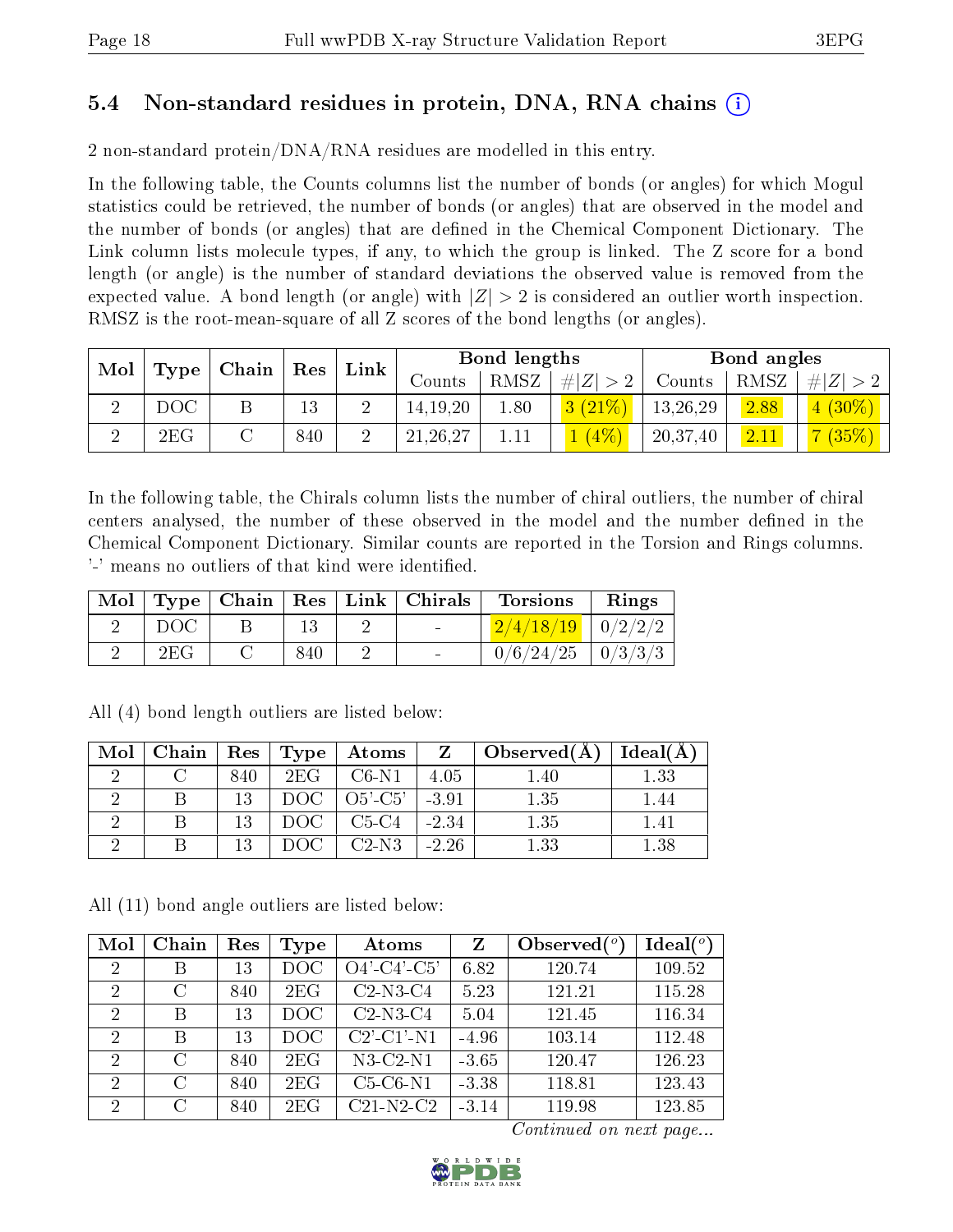| Mol | Chain | Res | Type | Atoms                 |         | Observed $(°)$ | Ideal $(°)$ |
|-----|-------|-----|------|-----------------------|---------|----------------|-------------|
| 9   |       | 840 | 2EG  | $C4'$ - $O4'$ - $C1'$ | $-2.23$ | 104.07         | 109.45      |
|     |       | 840 | 2FG  | $C6-N1-C2$            | 2.18    | 119.09         | 115.18      |
| ച   |       | 13  | DOG  | $C3'$ - $C2'$ - $C1'$ | 2.18    | 105.29         | 102.78      |
|     |       | 840 | 2FG  | $C2'$ - $C1'$ -N9     | $-2.07$ | 109.50         | 114 27      |

There are no chirality outliers.

All (2) torsion outliers are listed below:

| Mol   Chain |    | Res   Type | Atoms                                 |
|-------------|----|------------|---------------------------------------|
|             |    |            | $DOC$   $O4'$ - $C4'$ - $C5'$ - $O5'$ |
|             | 13 |            | $DOC   C3'-C4'-C5'-O5'$               |

There are no ring outliers.

2 monomers are involved in 4 short contacts:

|  |     | Mol   Chain   Res   Type   Clashes   Symm-Clashes |
|--|-----|---------------------------------------------------|
|  |     |                                                   |
|  | 2EG |                                                   |

#### 5.5 Carbohydrates (i)

There are no carbohydrates in this entry.

### 5.6 Ligand geometry  $(i)$

Of 5 ligands modelled in this entry, 4 are monoatomic - leaving 1 for Mogul analysis.

In the following table, the Counts columns list the number of bonds (or angles) for which Mogul statistics could be retrieved, the number of bonds (or angles) that are observed in the model and the number of bonds (or angles) that are defined in the Chemical Component Dictionary. The Link column lists molecule types, if any, to which the group is linked. The Z score for a bond length (or angle) is the number of standard deviations the observed value is removed from the expected value. A bond length (or angle) with  $|Z| > 2$  is considered an outlier worth inspection. RMSZ is the root-mean-square of all Z scores of the bond lengths (or angles).

| Chain   Res              |              |  | Link | Bond lengths |            |         | Bond angles           |          |                                   |  |
|--------------------------|--------------|--|------|--------------|------------|---------|-----------------------|----------|-----------------------------------|--|
| Mol<br>Type <sub>1</sub> |              |  |      | Counts -     | RMSZ       | $\# Z $ | Counts   RMSZ $\vert$ |          | $\pm$<br> Z <br>$8(26\%)$<br>1.48 |  |
|                          | $_{\rm DCP}$ |  | 875  |              | 23, 29, 29 |         | $(30\%)$              | 30,45,45 |                                   |  |

In the following table, the Chirals column lists the number of chiral outliers, the number of chiral

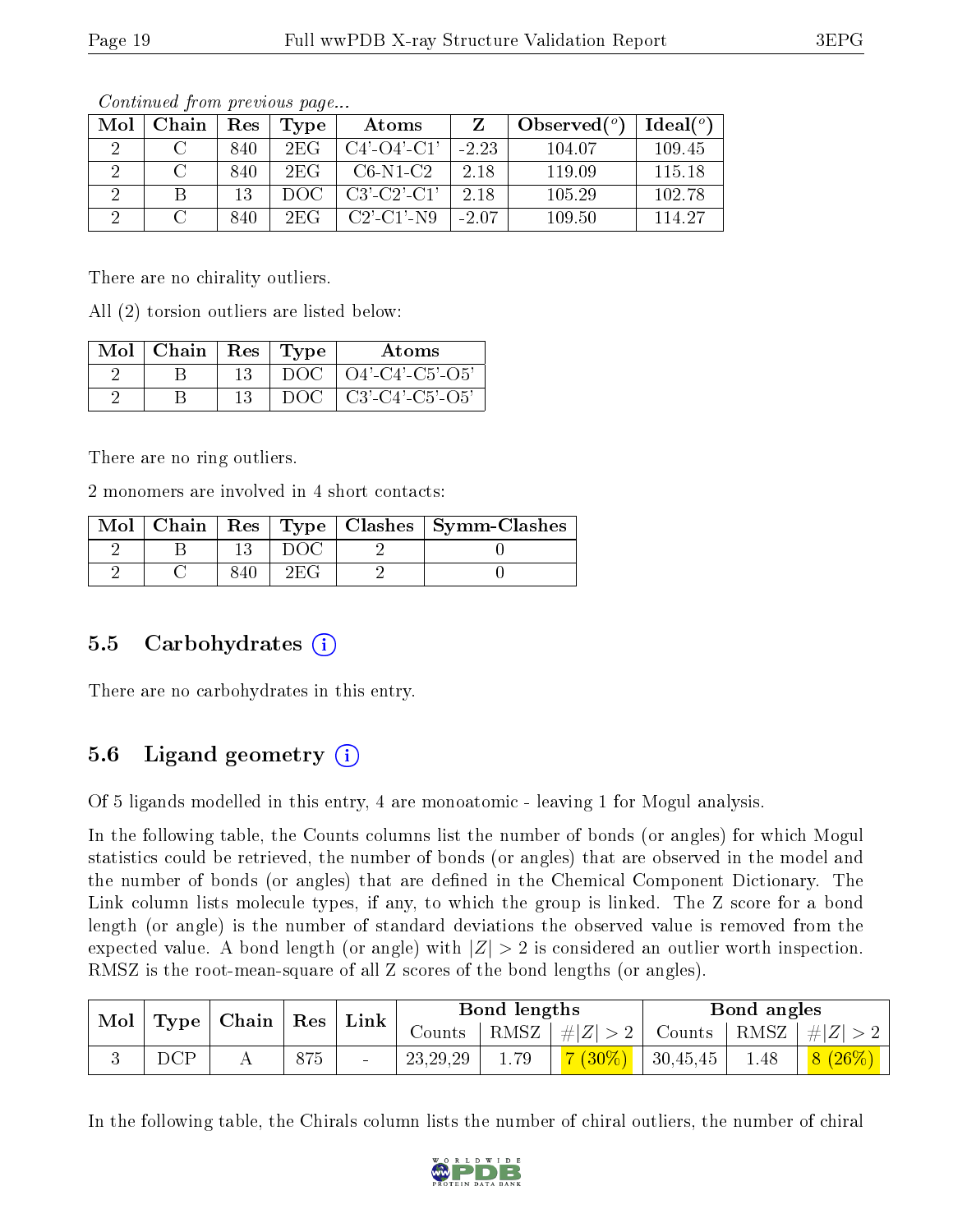centers analysed, the number of these observed in the model and the number defined in the Chemical Component Dictionary. Similar counts are reported in the Torsion and Rings columns. '-' means no outliers of that kind were identified.

|     |     | Mol   Type   Chain   Res   Link   Chirals | <b>Torsions</b>          | $\parallel$ Rings |
|-----|-----|-------------------------------------------|--------------------------|-------------------|
| DCP | 875 | $\sim$                                    | $1/19/34/34$   $0/2/2/2$ |                   |

All (7) bond length outliers are listed below:

| Mol | Chain | Res | Type | Atoms               | $Z_{\parallel}$ | Observed $(A)$ | Ideal(A) |
|-----|-------|-----|------|---------------------|-----------------|----------------|----------|
| 3   |       | 875 | DCP  | PG-O3G              | $-3.78$         | 1.40           | 1.54     |
| 3   |       | 875 | DCP  | PG-O1G              | $-3.37$         | 1.39           | 1.50     |
| 3   |       | 875 | DCP  | PG-O <sub>2G</sub>  | $-3.34$         | 1.42           | 1.54     |
| 3   |       | 875 | DCP  | PA-O <sub>2</sub> A | $-2.66$         | 1.42           | 1.55     |
| 3   |       | 875 | DCP  | $C5'-C4'$           | 2.63            | 1.59           | 1.51     |
| 3   |       | 875 | DCP  | PB-O1B              | $-2.11$         | 1.43           | 1.50     |
| 3   |       | 875 | DCP  | PB-O <sub>2</sub> B | $-2.03$         | 1.45           | 1.55     |

All (8) bond angle outliers are listed below:

| Mol | Chain | Res | Type | Atoms            | Z       | Observed $(°)$ | Ideal(°) |
|-----|-------|-----|------|------------------|---------|----------------|----------|
| 3   | А     | 875 | DCP  | PB-O3A-PA        | $-2.74$ | 123.44         | 132.83   |
| 3   | А     | 875 | DCP  | $C5'-C4'-C3'$    | 2.67    | 130.42         | 114.74   |
| 3   | А     | 875 | DCP  | PB-O3B-PG        | 2.45    | 141.24         | 132.83   |
| 3   | А     | 875 | DCP  | $O5'$ -C5'-C4'   | 2.45    | 117.42         | 108.99   |
| 3   | А     | 875 | DCP  | $PA-O5'-C5'$     | 2.25    | 134.88         | 121.68   |
| 3   | А     | 875 | DCP  | $C2-N3-C4$       | 2.23    | 118.60         | 116.34   |
| 3   | А     | 875 | DCP  | $C6-N1-C2$       | $-2.06$ | 117.93         | 121.20   |
| 3   | А     | 875 | DCP  | $O3B$ -PG- $O1G$ | 2.04    | 122.50         | 111.19   |

There are no chirality outliers.

All (4) torsion outliers are listed below:

| Mol           | Chain | Res  | Type  | Atoms             |
|---------------|-------|------|-------|-------------------|
| $\cdot$ 3     |       | 875. | -DCP- | $C4'-C5'-O5'-PA$  |
| $\mathcal{R}$ |       | 875  | DCP   | $PA-O3A-PB-O1B$   |
| $\cdot$ 3     |       | 875  | DCP   | PA-O3A-PB-O2B     |
| - 3           |       | 875. | - DCP | $C5'$ -O5'-PA-O1A |

There are no ring outliers.

1 monomer is involved in 8 short contacts:

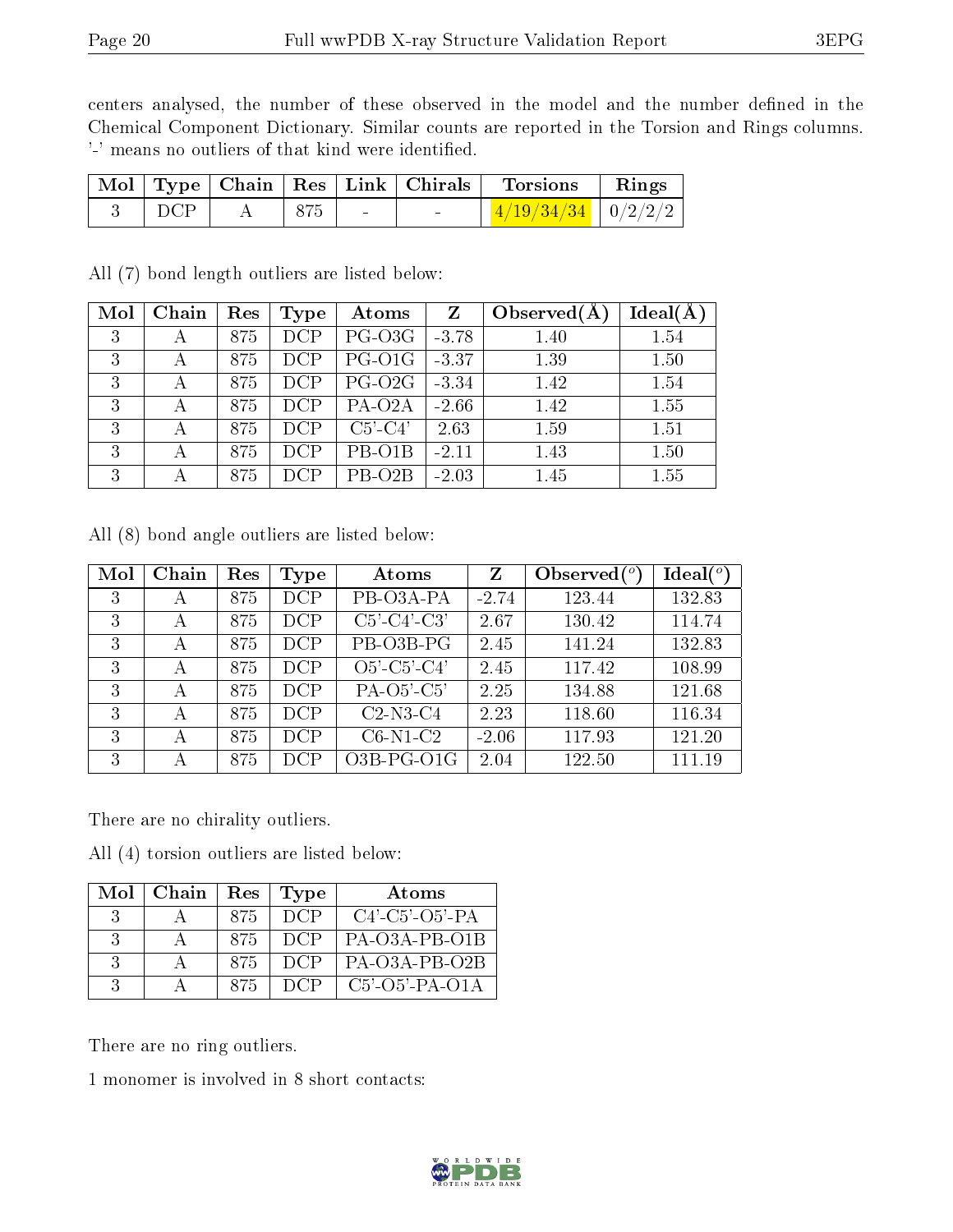|  |           | Mol   Chain   Res   Type   Clashes   Symm-Clashes |
|--|-----------|---------------------------------------------------|
|  | 875   DCP |                                                   |

The following is a two-dimensional graphical depiction of Mogul quality analysis of bond lengths, bond angles, torsion angles, and ring geometry for all instances of the Ligand of Interest. In addition, ligands with molecular weight > 250 and outliers as shown on the validation Tables will also be included. For torsion angles, if less then 5% of the Mogul distribution of torsion angles is within 10 degrees of the torsion angle in question, then that torsion angle is considered an outlier. Any bond that is central to one or more torsion angles identified as an outlier by Mogul will be highlighted in the graph. For rings, the root-mean-square deviation (RMSD) between the ring in question and similar rings identified by Mogul is calculated over all ring torsion angles. If the average RMSD is greater than 60 degrees and the minimal RMSD between the ring in question and any Mogul-identified rings is also greater than 60 degrees, then that ring is considered an outlier. The outliers are highlighted in purple. The color gray indicates Mogul did not find sufficient equivalents in the CSD to analyse the geometry.



#### 5.7 [O](https://www.wwpdb.org/validation/2017/XrayValidationReportHelp#nonstandard_residues_and_ligands)ther polymers  $(i)$

There are no such residues in this entry.

### 5.8 Polymer linkage issues  $(i)$

There are no chain breaks in this entry.

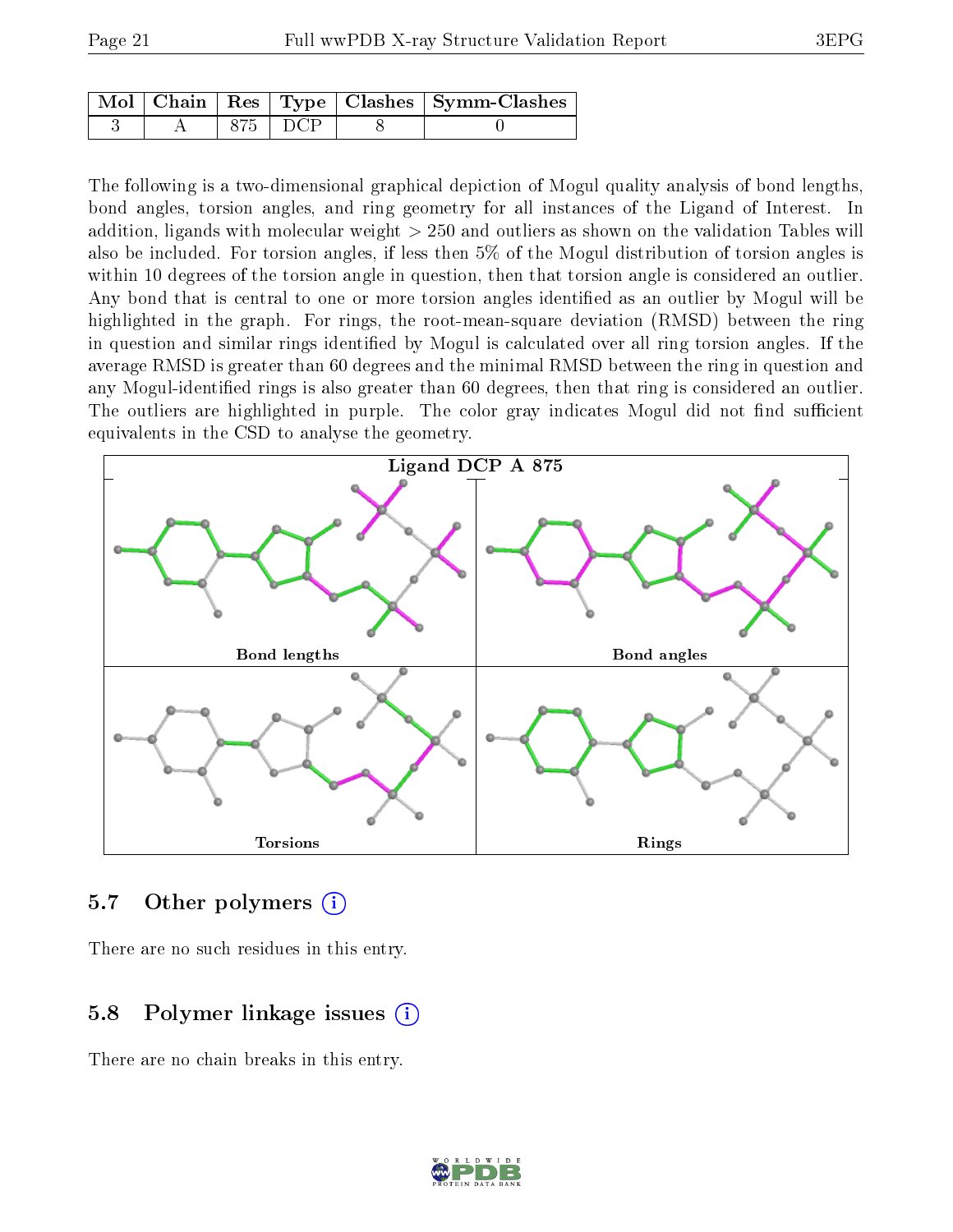# 6 Fit of model and data  $(i)$

### 6.1 Protein, DNA and RNA chains  $(i)$

In the following table, the column labelled  $#RSRZ> 2'$  contains the number (and percentage) of RSRZ outliers, followed by percent RSRZ outliers for the chain as percentile scores relative to all X-ray entries and entries of similar resolution. The OWAB column contains the minimum, median,  $95<sup>th</sup>$  percentile and maximum values of the occupancy-weighted average B-factor per residue. The column labelled ' $Q< 0.9$ ' lists the number of (and percentage) of residues with an average occupancy less than 0.9.

| Mol | Chain    | Analysed        | ${ <\hspace{-1.5pt}{\mathrm{RSRZ}} \hspace{-1.5pt}>}$ | $\rm \#RSRZ{>}2$              | $OWAB(A^2)$    | $\rm Q\textcolor{black}{<}0.9$ |
|-----|----------|-----------------|-------------------------------------------------------|-------------------------------|----------------|--------------------------------|
|     |          | $375/420(89\%)$ | 0.40                                                  | $30(8\%)$ 12<br><sup>12</sup> | 21, 34, 44, 55 |                                |
| 2   | B        | $6/18$ $(33\%)$ | $-0.51$                                               | 100<br>100                    | 30, 32, 39, 40 |                                |
|     | $\Gamma$ | $7/18$ (38\%)   | $-0.82$                                               | 100<br>$100 \mid$             | 32, 33, 34, 35 |                                |
| All | All      | $388/456$ (85%) | 0.36                                                  | 30(7%)<br>13<br>13            | 21, 34, 44, 55 |                                |

All (30) RSRZ outliers are listed below:

| Mol            | Chain              | Res | Type                    | <b>RSRZ</b>      |
|----------------|--------------------|-----|-------------------------|------------------|
| $\mathbf{1}$   | A                  | 355 | <b>TYR</b>              | 6.0              |
| $\overline{1}$ | $\overline{A}$     | 86  | <b>GLU</b>              | 5.4              |
| $\overline{1}$ | $\overline{\rm A}$ | 25  | $\overline{\rm ALA}$    | $5.0\,$          |
| $\overline{1}$ | $\overline{A}$     | 244 | <b>TYR</b>              | 4.0              |
| $\mathbf{1}$   | $\overline{\rm A}$ | 333 | CYS                     | 3.9              |
| $\overline{1}$ | $\overline{\rm A}$ | 336 | $\overline{\text{GLY}}$ | $\overline{3.6}$ |
| $\overline{1}$ | $\overline{\rm A}$ | 146 | <b>ASP</b>              | $\overline{3.3}$ |
| $\overline{1}$ | $\overline{\rm A}$ | 89  | PRO                     | $\!3.2\!$        |
| $\overline{1}$ | $\overline{A}$     | 90  | $\overline{\text{GLN}}$ | $\overline{3.1}$ |
| $\mathbf{1}$   | $\overline{\rm A}$ | 385 | ASP                     | $3.0\,$          |
| $\overline{1}$ | $\overline{A}$     | 349 | <b>TYR</b>              | $\overline{2.9}$ |
| $\mathbf{1}$   | $\overline{\rm A}$ | 26  | SER                     | 2.7              |
| $\overline{1}$ | $\overline{\rm A}$ | 350 | <b>SER</b>              | $\overline{2.7}$ |
| $\overline{1}$ | $\overline{\rm A}$ | 367 | <b>HIS</b>              | $\overline{2.6}$ |
| $\overline{1}$ | $\overline{\rm A}$ | 235 | <b>HIS</b>              | $2.\overline{6}$ |
| $\overline{1}$ | $\overline{A}$     | 348 | $\overline{\rm{ARG}}$   | 2.5              |
| $\overline{1}$ | $\overline{\rm A}$ | 316 | GLU                     | 2.4              |
| $\overline{1}$ | $\overline{\rm A}$ | 68  | <b>TYR</b>              | 2.4              |
| $\overline{1}$ | $\overline{\rm A}$ | 79  | MET                     | 2.4              |
| $\mathbf{1}$   | $\overline{\rm A}$ | 252 | <b>ALA</b>              | 2.3              |
| $\overline{1}$ | $\overline{\rm A}$ | 311 | <b>CYS</b>              | 2.3              |
| $\mathbf{1}$   | $\overline{\rm A}$ | 87  | LYS.                    | 2.3              |
| $\mathbf{1}$   | $\overline{\rm A}$ | 144 | GLN                     | 2.3              |

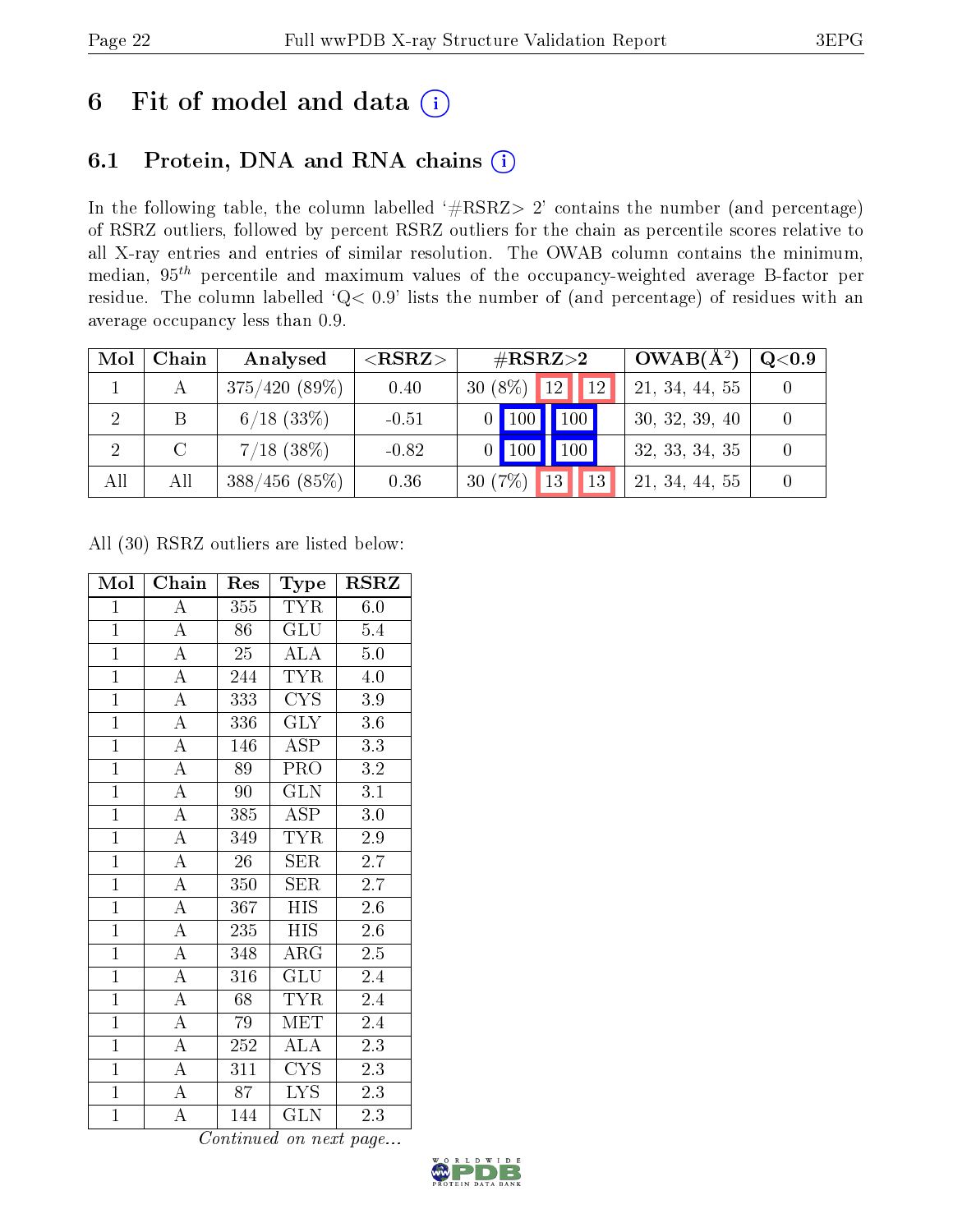Continued from previous page...

| Mol | Chain | Res | Type       | <b>RSRZ</b> |
|-----|-------|-----|------------|-------------|
|     |       | 315 | <b>VAL</b> | 2.2         |
|     |       | 75  | <b>VAL</b> | 2.2         |
|     |       | 319 | <b>ASN</b> | 2.2         |
|     |       | 250 | LEU        | 2.1         |
|     |       | 264 | PHE        | 2.1         |
|     |       | 91  | LEU        | 2.0         |
|     |       | 321 | H.E        | $2.0\,$     |

### 6.2 Non-standard residues in protein, DNA, RNA chains  $(i)$

In the following table, the Atoms column lists the number of modelled atoms in the group and the number defined in the chemical component dictionary. The B-factors column lists the minimum, median,  $95<sup>th</sup>$  percentile and maximum values of B factors of atoms in the group. The column labelled  $Q< 0.9$  lists the number of atoms with occupancy less than 0.9.

| Mol |     |     | Type   Chain   Res   Atoms |      |      | $\mid \text{RSCC} \mid \text{RSR} \mid \text{B-factors}(\text{\AA}^2) \mid \text{Q}<\!\!0.9$ |  |
|-----|-----|-----|----------------------------|------|------|----------------------------------------------------------------------------------------------|--|
|     | 2EG | 840 | 24/25                      | 0.82 | 0.32 | 20, 20, 20, 20                                                                               |  |
|     | DOC |     | 19<br>$18$ /               | 0.97 |      | 32, 34, 36, 37                                                                               |  |

#### 6.3 Carbohydrates (i)

There are no carbohydrates in this entry.

### 6.4 Ligands  $(i)$

In the following table, the Atoms column lists the number of modelled atoms in the group and the number defined in the chemical component dictionary. The B-factors column lists the minimum, median,  $95<sup>th</sup>$  percentile and maximum values of B factors of atoms in the group. The column labelled  $Q< 0.9$ ' lists the number of atoms with occupancy less than 0.9.

| Mol | Type       | Chain | Res | $\boldsymbol{\mathrm{Atoms}}$ | ${\bf RSCC}$ |      | $\text{RSR} \parallel \text{B-factors} (\text{A}^2)$ | Q <sub>0.9</sub> |
|-----|------------|-------|-----|-------------------------------|--------------|------|------------------------------------------------------|------------------|
|     | NΑ         |       | 422 |                               | 0.85         | 0.09 | 48, 48, 48, 48                                       |                  |
|     | <b>DCP</b> |       | 875 | 28/28                         | 0.91         | 0.27 | 43, 47, 52, 54                                       |                  |
|     | NΑ         |       | 423 |                               | 0.93         | 0.24 | 20, 20, 20, 20                                       |                  |
|     | NΑ         |       | 421 |                               | 0.95         | 0.16 | 39, 39, 39, 39                                       |                  |
|     | NА         |       |     |                               | 0.96         | 0.42 | 20, 20, 20, 20                                       |                  |

The following is a graphical depiction of the model fit to experimental electron density of all instances of the Ligand of Interest. In addition, ligands with molecular weight  $> 250$  and outliers as shown on the geometry validation Tables will also be included. Each fit is shown from different orientation to approximate a three-dimensional view.